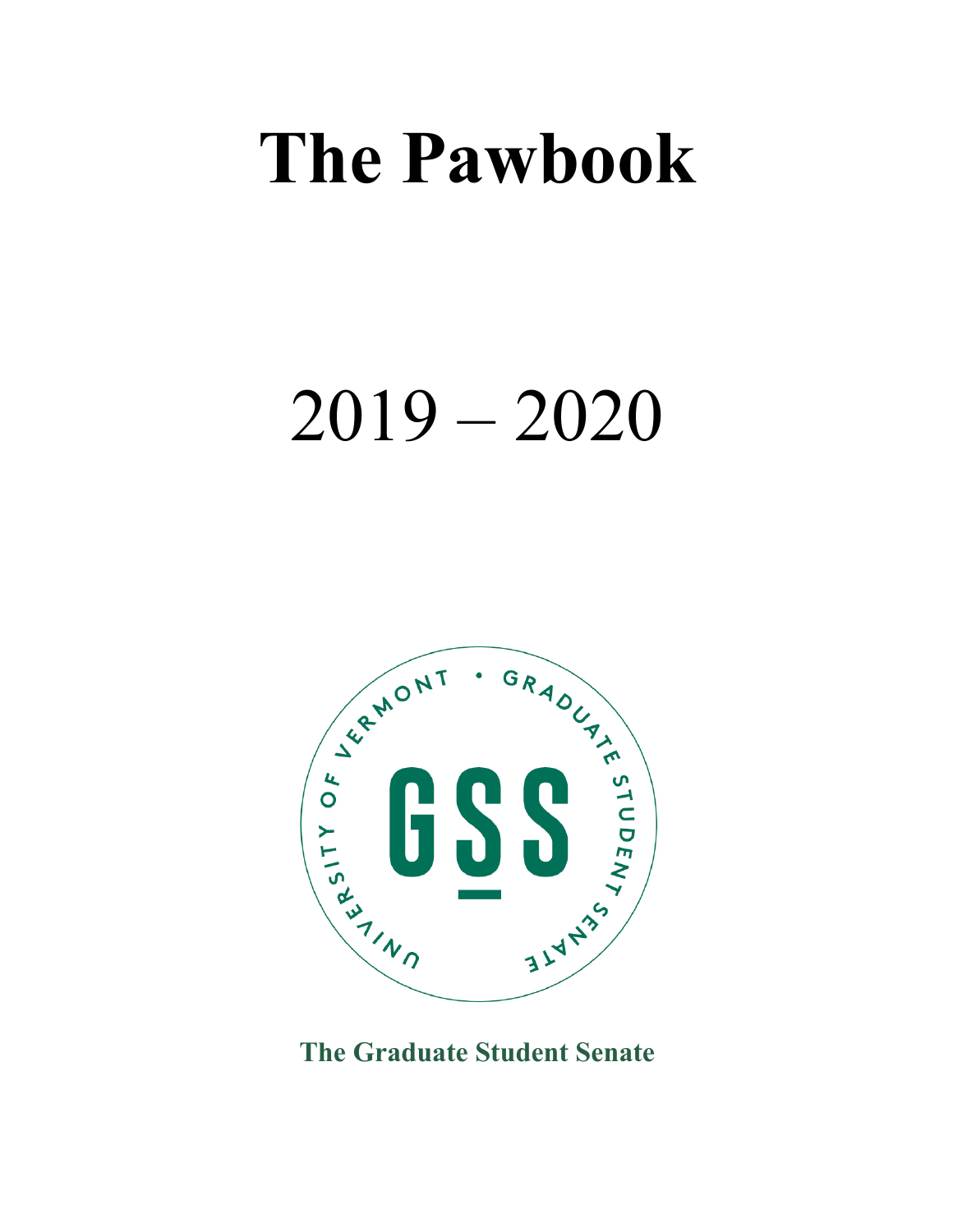# **Table of Contents**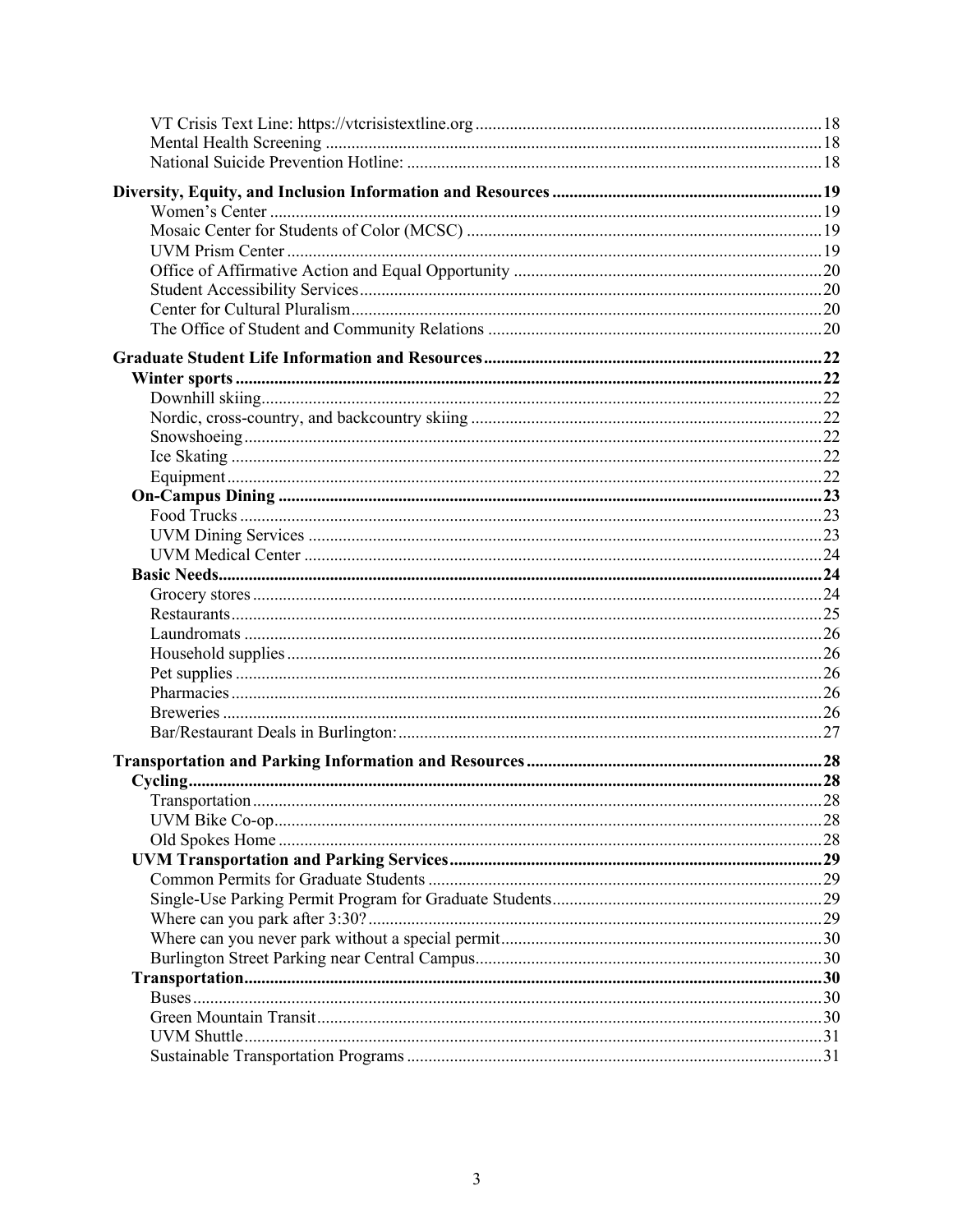# **General Information**

#### **The Graduate College**

The Graduate College is located in the historic Waterman Building and provides services and support all for post-baccalaureate and graduate education programs at the University including:

- o Admissions and student retention
- o Graduate program development, updates and administration
- o Academic policy creation, revision, and implementation
- o Graduate assistantship and fellowship management
- o Intramural faculty research funding

#### **Contact Information**

| University of Vermont                     | For current students: For prospective students: |
|-------------------------------------------|-------------------------------------------------|
| 330 Waterman Building (802) 656-3160      | $(802)$ 656-2699                                |
| 85 South Prospect Street gradcoll@uvm.edu | $graduate. admissions@uvw.edu$                  |
| Burlington, VT 05405                      |                                                 |

#### **Graduate College Staff**

- o Here is a list of the people who make all things graduate happen. If you have any questions or concerns (or just want to say hi), drop them a line!
- o **Cynthia "Cindy" Forehand, Ph.D.** is the Dean of the Graduate College and Professor of Neurological Sciences. She oversees and guides graduate education at the University.
- o **Daniel "Dan" Harvey** is the Assistant Dean of the Graduate College and Director of Operations for the Vice President for Research.
- o **Kimberly Hess, M.S.** is the Director of Admissions and Enrollment Management and is responsible for admissions activity from processing applications through the initial enrollment of a new student.
- o **Bethany Sheldon** is a Student Services Specialist and assists accepted graduate students with all academic affairs from enrollment to graduation.
- o **Sean Milanomow** is a Student Services Specialist and assists students on graduate assistantships with tuition and health insurance scholarships.
- o **Rebecca "Becky" Prigge, M.Ed.** is a Student Services Specialist and assists international students with enrollment and academic affairs.
- o **Matthew "Matt" Spindler** is the Business and Admissions Assistant for the Graduate College.
- o **Hannah Helme** is the Executive Assistant to the Dean of the Graduate College.
- o **Ralph Swenson, J.D.** is the Graduate Student Ombudsperson and provides independent, confidential, and impartial assistance to students on matters affecting graduate education.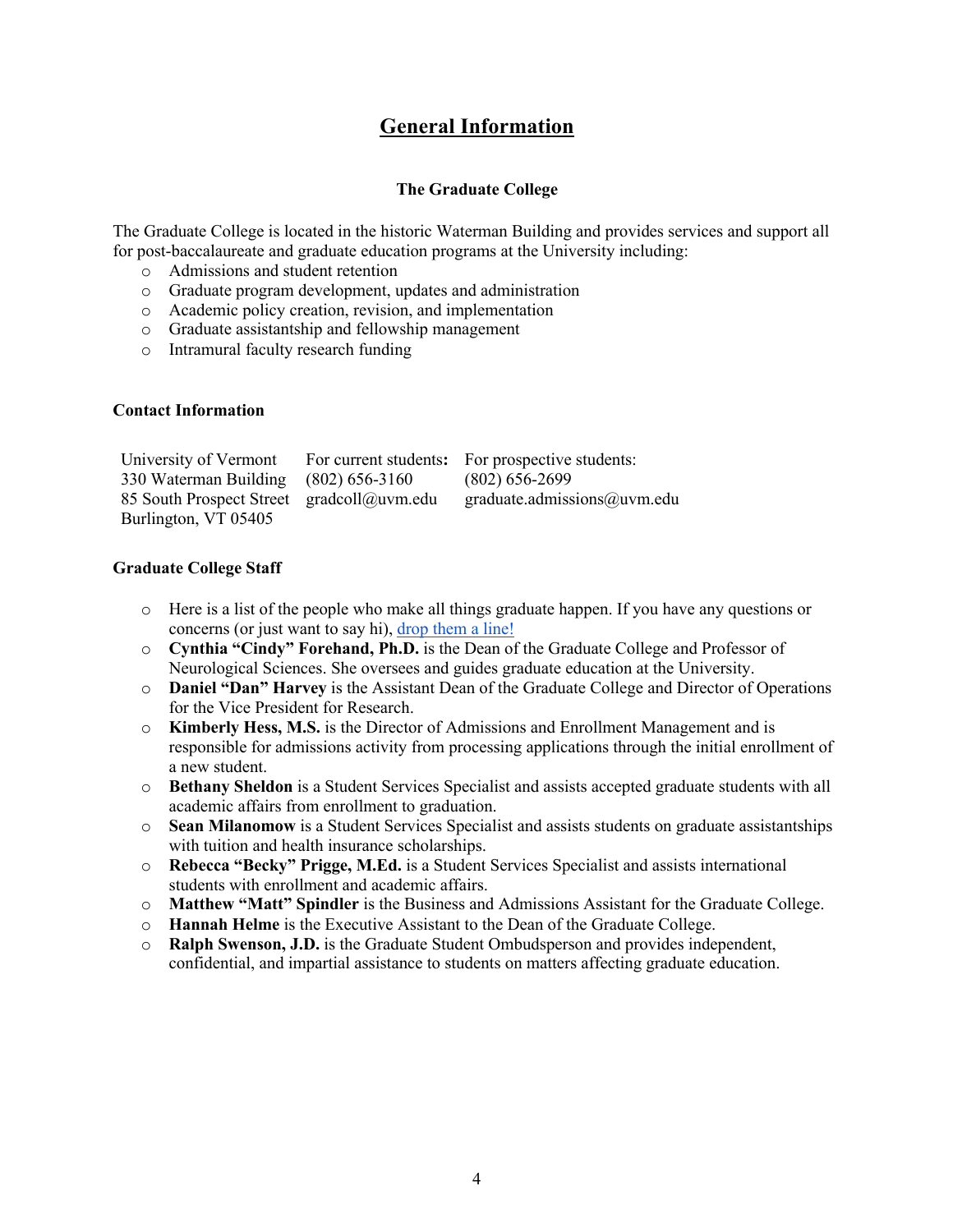#### **Graduate Student Senate**

The purpose of the Graduate Student Senate (GSS) is to cultivate both the academic and nonacademic activities of the graduate student body and enhance all aspects of graduate school life at the University of Vermont. We are a voice for graduate students and act as a liaison between the University of Vermont's administration, faculty, staff, undergraduate and graduate students.

Learn more about us: www.uvm.edu/gss

#### **GSS Recognized Clubs and Organizations**

GSS has over 10 recognized clubs and organizations that you can be apart of! From multicultural organizations to program specific to professional development, find your group of people while at UVM! Check out the GSS Clubs and orgs page here: https://www.uvm.edu/gss/clubs-and-organizations

#### **How to be a Senator in GSS**

All graduate programs qualify for representation in the Graduate Student Senate. Senators are elected in the Spring semester for the following academic year (up to 3 per program). Vacancies that occur throughout the year can be approved by the Senate as needed. The current list of Senators can be found on our website. If your program has an opening or is not represented, come to any Senate meeting or contact the Student Engagement Committee at  $gss@uvw$  to learn more about being a representative for your program!

#### **Come spend time with us!**

In GSS, we want to foster a sense of community among graduate students. We know you're working hard each day and fulfilling your responsibilities, which means you're also in need of a break! We frequently hold social events throughout the year, ranging from hiking through Ausable Chasm, cookouts, movie nights, coffee breaks, and more! Keep an eye out for the weekly GSS newsletter in your email inbox, as this tells you when these are taking place. You can also follow us on social media using the keywords below to stay informed on GSS events. We hope to see you there!

#### **Facebook:** UVM Graduate Student Senate **Instagram, Twitter, and Snapchat:** uvm\_gss

#### **We want to get to know you!**

Even though we're all here at UVM to focus on our studies, we realize that there is more to all of us outside of our academic endeavors. The Student Engagement Committee is launching a new podcast (in collaboration with WRUV) for us to connect with graduate students at UVM and get to know you better. We're sitting down with our fellow Catamounts to understand the human element of being a graduate student. If you'd like an opportunity to share your story, your work, and your inspiration, contact us at  $gss@$ uvm.edu and we'll work you into the schedule. We look forward to hearing from you!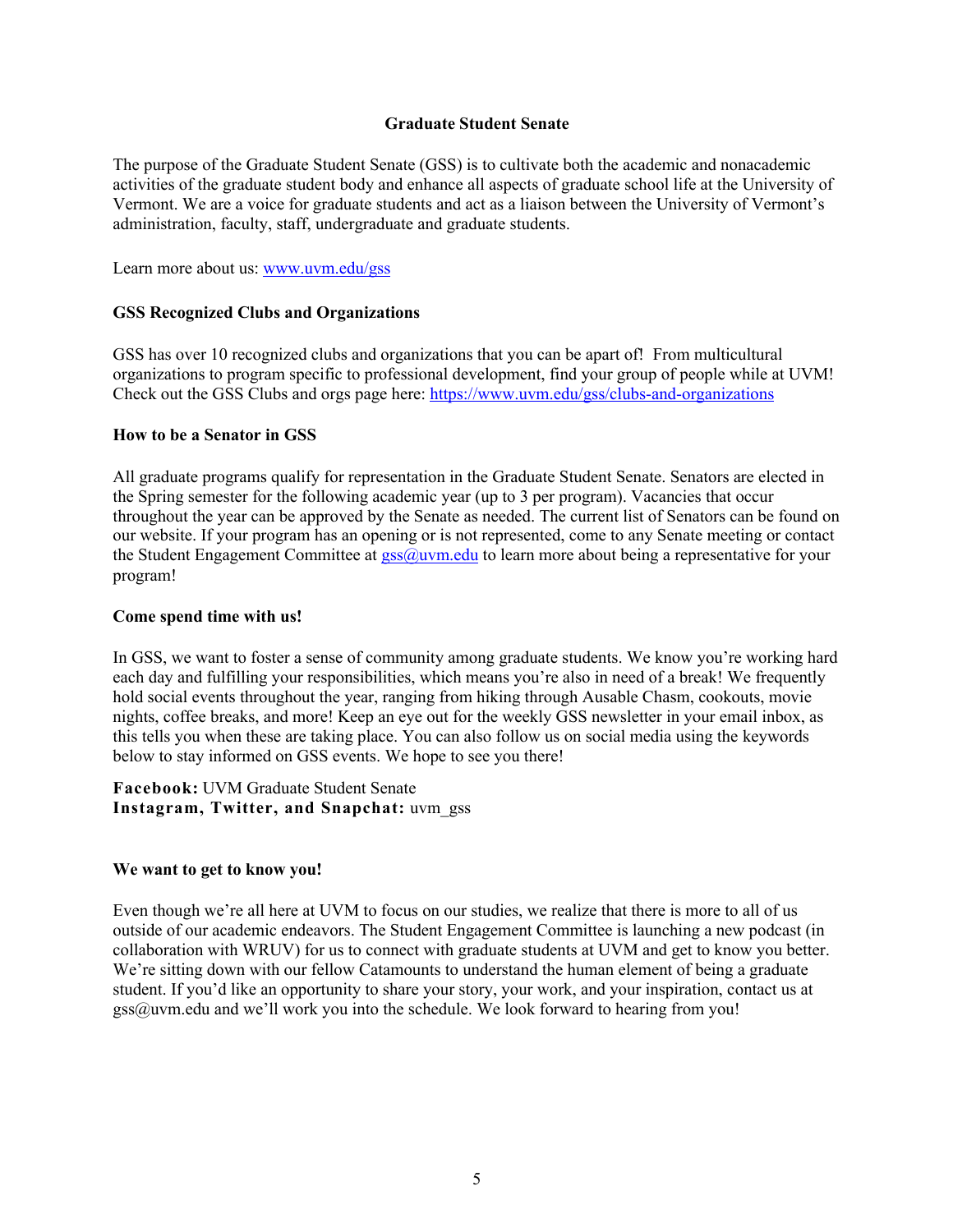#### **We're here for you.**

If you have any issues, questions, or concerns, we want to hear from you. GSS is committed to helping graduate students solve problems that they encounter throughout their time at UVM. Whether you have any problems arise in your program, between you and your advisor, or anything else, GSS can help find a solution and get things back on track. If you think we can be of service, please don't hesitate to reach out. Our contact information is listed below.

**Address:** 590 Main Street, Davis Center, 311T, Burlington, VT 05405 **Email:** gss@uvm.edu

# **Housing Information and Resources**

### **International Students**

New international graduate students may be asked for credit check or guarantee for the initial rental application. The Office of International Education (OIE) has suggested that the offer letter from the graduate college should be sufficient to show that the incoming international graduate student can afford the housing. However, contact the OIE if any complications arise during the rental application.

#### **OIE Contact Info:**

Email: internationalstudents@uvm.edu Website: https://www.uvm.edu/oie Phone: +1-802-656-4296 Facebook: https://www.facebook.com/UVMInternationalCommunity/

### **Important Tips and Reminders**

- Be sure to register for the Graduate Student Mailing List  $(GRADNET@list.uvm.edu)$ . You can send and receive emails from your fellow graduate students who may be looking for roommates and sublease opportunities. There are plenty of opportunities waiting for you. Why wait? Sign up here: https://www.uvm.edu/graduate/gradnet
- The City of Burlington prohibits more than four unrelated individuals living in a single residence. See the "Four-Unrelated" Ordinance for additional details.

### **Common Questions**

### **Q: What can I expect to pay for rent and utilities?**

Graduate students pay anywhere between  $\sim$ \$500 with roommate(s) and  $\sim$ \$1500 for rental fees, and 70% of graduate students who responded to a recent survey said they paid ~\$750 for rent. For utilities, 40% of graduate students who responded also reported paying ~\$50-100, 23% paid ~\$100-150, and 37% paid more than  $\sim$ \$150.

The general recommendation according to The United States Department of Housing is to spend no more than 30% of your gross monthly income (before taxes) on rent. For more information, visit https://www.hud.gov/program\_offices/comm\_planning/affordablehousing/.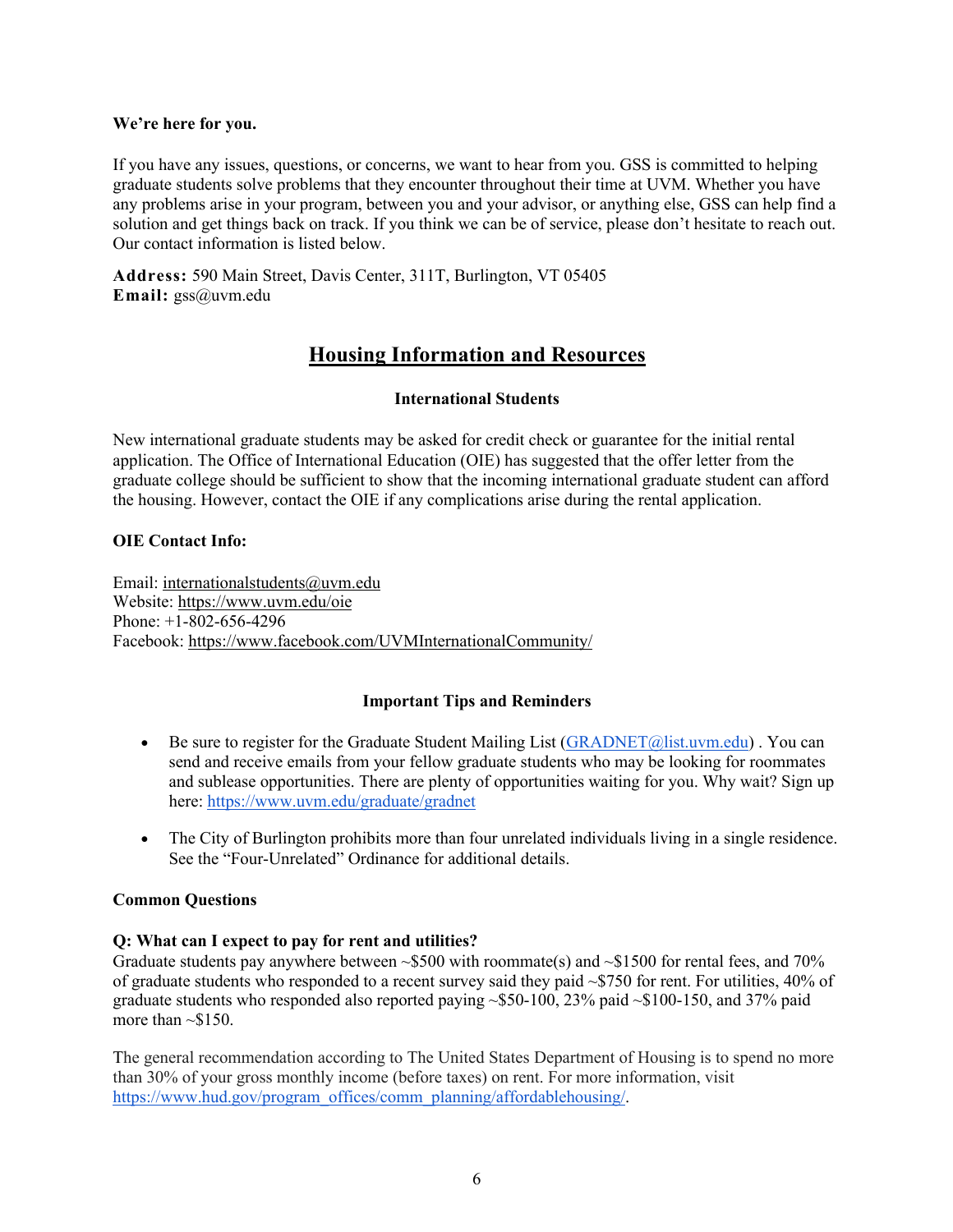### **Q: Where can I find off-campus housing besides Burlington?**

The following nearby municipalities are ideal if you do not mind being more than a mile or more from campus. Popular nearby municipalities include: **Essex, Essex Junction, South Burlington, and Winooski.** The following municipalities are also no more than a thirty-minute drive: **Charlotte, Colchester, Hinesburg, Huntington, Jericho, Milton, Shelburne, and Williston**.

#### **Q: What are some listings for off-campus housing?**

The following sites feature listings for off-campus housing. Please note that we do not endorse any of these listings. If you feel that any information is incorrect, please email the graduate student senate: gss@uvm.edu.

#### • **https://offcampushousing.uvm.edu/**

- o *This page is regularly updated and has a clean layout, complete with a search bar at the top of the page where a quick search based on price and number of beds/baths can be performed. Create an account with your UVM netid to access the site. The site also features roommate searches and message boards.*
- **https://www.americancampus.com/student-apartments/vt/burlington/spinner-place**
	- o *For international students, credit history requirement is waived. Six-month leases are available. Parking is not included in the rental fee.*
- *The Champlain Housing Trust*
	- o *\*If you have any questions or concerns about requirements for application, please contact the office and skim through their FAQ. They are very helpful!*
		- § *http://www.getahome.org/apartments/apply-to-rent (How to apply)*
		- § *http://www.getahome.org/apartments/rental-housing-frequently-asked-questions (FAQs)*
- *Other Repositories*
	- o **https://www.burlingtonrent.com/**
	- o **https://vermont.craigslist.org/**

#### **Q: Are there any on-campus housing options?**

Technically, there are no housing options available on campus. However, the apartments at Redstone are open to housing graduate students if you apply. This is the closest option to living on-campus because UVM Campus Area Transportation System (CATS) provides a bus route to and from the Redstone Lofts and Apartments.

**http://www.redstonecampusapartments.com/**

#### **Q: What should I do if I feel a Landlord unfairly discriminates against me?**

Landlords cannot refuse to show, sell, rent, sublease, or otherwise make housing unavailable based on a renter's race, color, national origin, sex, disability, religion, familial status, marital status, gender identity, sexual orientation, or receipt of public assistance. Landlords also cannot charge some individuals higher rent or falsely state that housing is not available for discriminatory reasons. If you believe you have been a victim of discrimination, contact one of these agencies:

- Vermont Human Rights Commission (https://hrc.vermont.gov/)
- City of Burlington City Attorney's Office (https://www.burlingtonvt.gov/attorney)
- CVOEO Fair Housing Department (https://www.cvoeo.org/)
- Vermont Legal Aid (https://www.vtlegalaid.org/)

#### **Q: I am completely new to Vermont. How can I learn more about what it is like to live there?**

Try looking at some local news sites like https://www.sevendaysvt.com/, and the annual copy of "Field Guide to Burlington".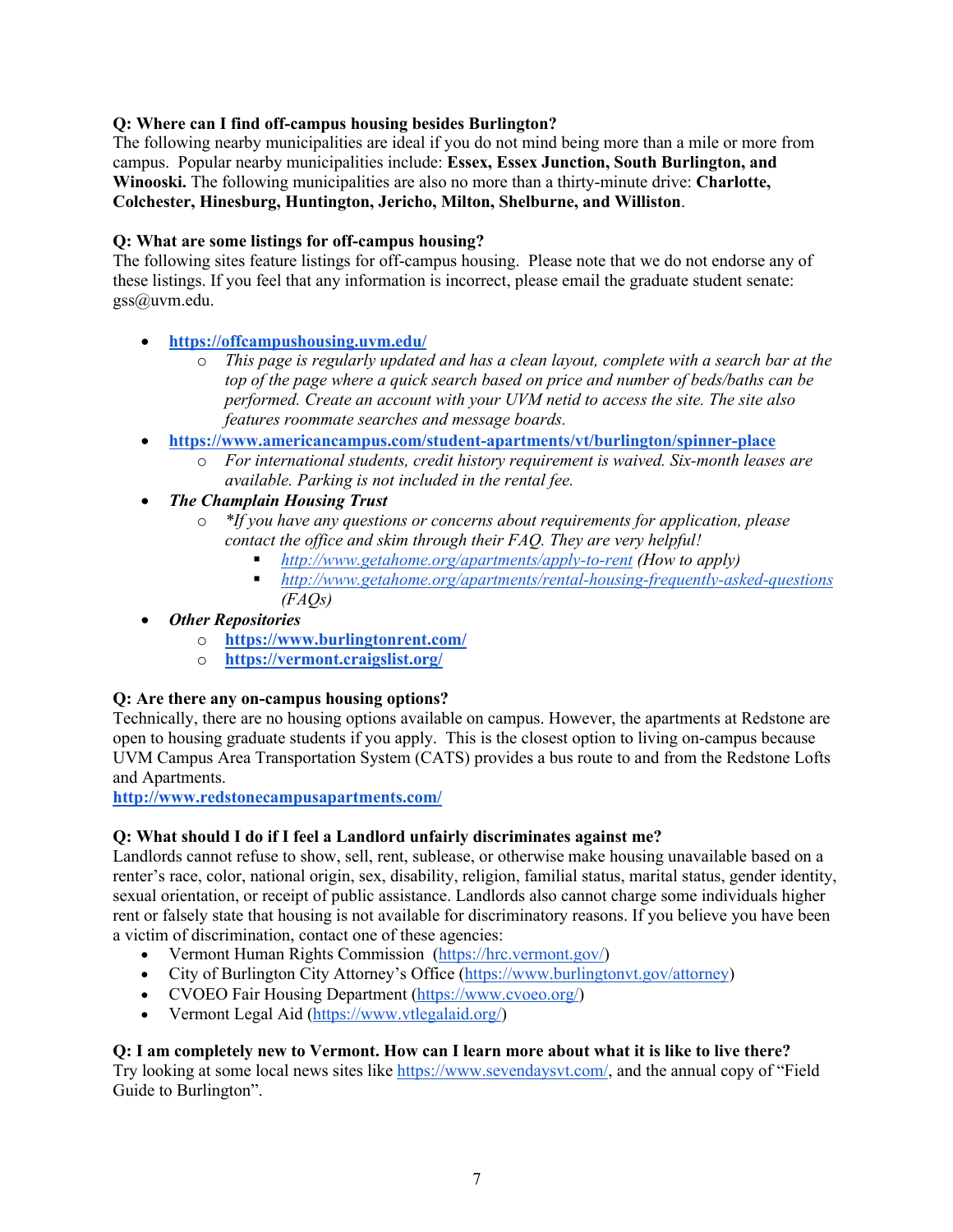#### **Q: Are there any local support programs for housing?**

We encourage you to visit the appropriate housing authority. If you are attempting to apply to any lowincome programs, please note that your income as a graduate student teaching or research assistant may disqualify you from qualifying.

Some Housing Authority Websites include:

- **Burlington Housing Authority (BHA)**
	- o **BHA promotes access to affordable housing for low- income members of the community, it prioritizes rental subsidies, affordable housing, and enables members of the community to obtain and retain safe, affordable, permanent housing.**
		- Contact information:
		- § *65 Main Street Burlington, Vermont, 05401*
		- § *Phone : 802-864-0538 Fax : 802-658-1286*
		- https://burlingtonhousing.org/
		- (Service area includes Burlington, and portions of South Burlington, Winooski, Colchester, Essex, Essex Junction, Shelburne, St. George, and Williston.)
- **Winooski Housing**
	- o **Contact information:**
	- o **Authority 83 Barlow Street Winooski, VT 05404**
	- o **Phone: 802-655-2360 Fax: 802-655-5540**
	- o **http://www.winooskihousing.org/**

#### **Q: Any important numbers or contacts I should keep handy?**

Additional contact numbers include:

- Landlord/Tenant Information
	- o UVM Office of Student & Community Relations: 802-656-9405
	- o Vermont Tenants: 802-864-0099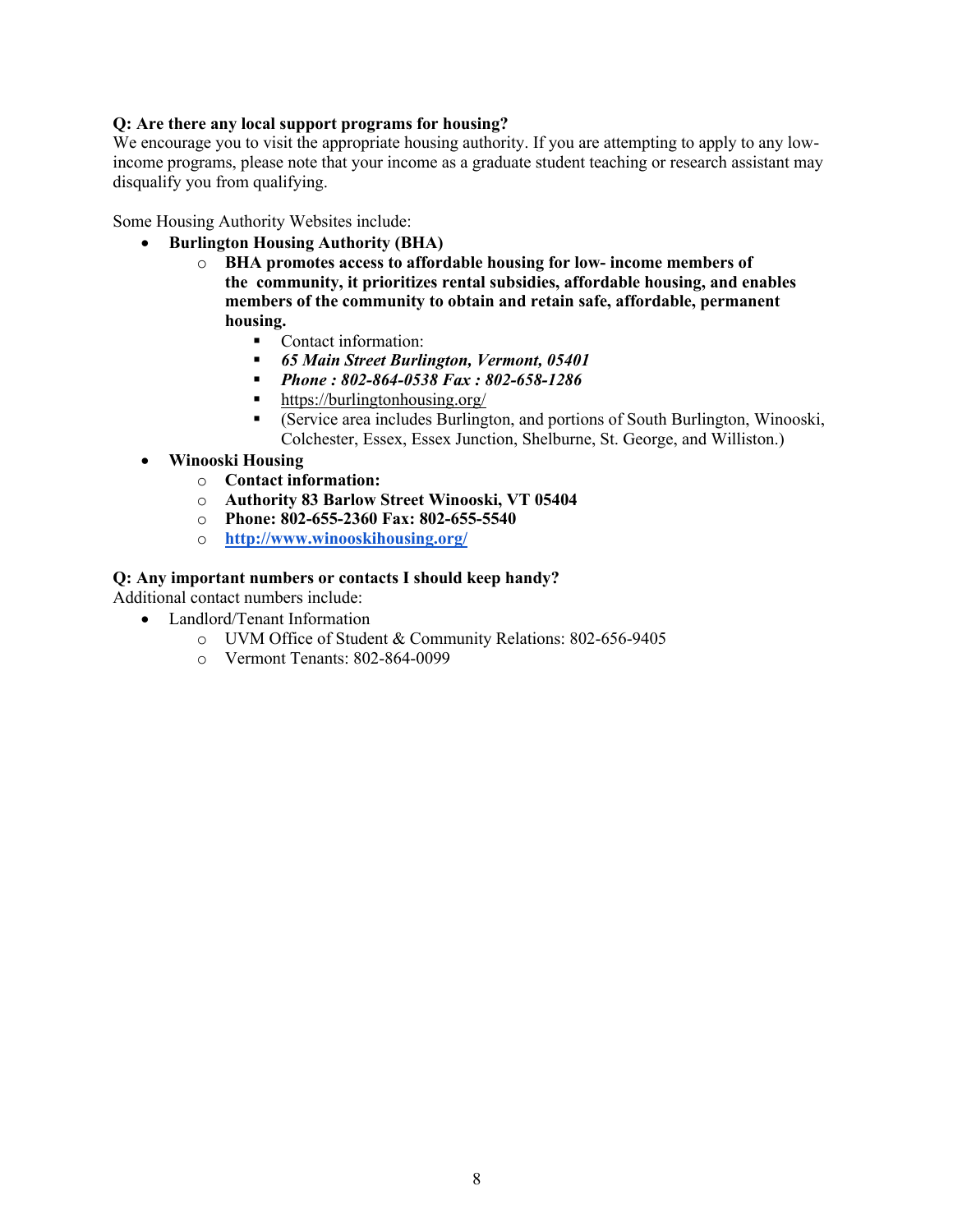# **Compensation and Benefits Information and Resources**

#### **Positions available**

- o Graduate Assistant (GA)- External funding sources.
- o Graduate Teaching Assistant (GTA) or Graduate Research Assistant (GRA)- allocated by the department/PI and are expected to perform teaching or research related assignments.

#### **Stipend ranges**

- Minimum 9-month stipend: \$16,675 for Masters students and \$20,525 for doctoral students.
- Minimum 12-month stipend: \$22,233 for Masters students and \$27,377 for doctoral students.
- § The amount will be the same for every student in their respective program, regardless of the source.

#### **Enrollment**

- § Minimum 9 credits/ semester- Full- time GA/GTA/GRA
- § Minimum 5 credits/ semester- Half- time GA/GTA/GRA

#### **Tuition Scholarship**

- Full time GA/GTA/GRA: Eligible to be paid for up to 9 credits/semester
	- Also, eligible to be paid for up to 5 credits/ summer semester
- Half time GA/GTA/GRA: Eligible to be paid for up to 6 credits/semester

#### **Hours/week**

- Full time GA/GTA/GRA: 20 hours/week
- Half time GA/GTA/GRA: 10 hours/week

#### **Paid vacation/leave**

- 12-month assistantships- two weeks of paid leave
- 9-month assistantships- one week of paid leave

#### **Paid Parental leave (Under review)**

- Parental leave for both parents who were full-time students in the prior semester at UVM and are in academic good standing with the college
- One-week paid childbirth/adoption accommodations
- § Six weeks paid leave from assistantship and academic responsibilities
- Additionally, 12-month assistantships may use their two weeks paid leave, and 9-month assistantships may use their one-week paid leave at that time.

\*\*If you have any issues coordinating parental leave with your academic advisor, Dean Forehand (Dean of the Graduate College; cynthia.forehand@med.uvm.edu) can help facilitate a plan between you and your advisor.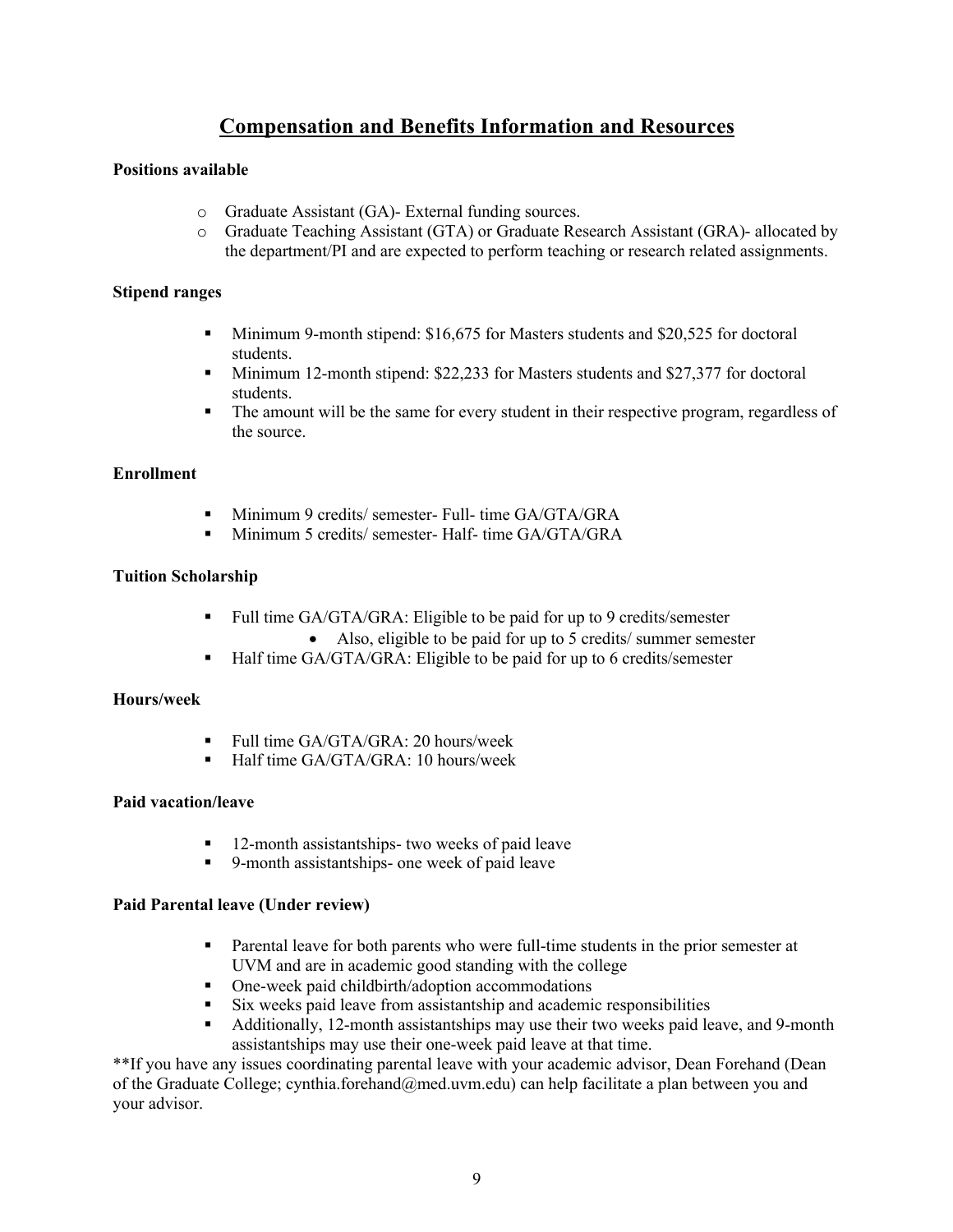#### **Resources for external funding**

- o Scholarships a-z
	- A database of scholarship and award opportunities available for students regardless of citizenship status.
- o Sponsored Projects Administration
	- § Sponsored Project Administration is a full-service research administration and compliance office committed to assisting faculty, staff, and sponsors navigate the lifecycle of a sponsored project. SPA provides institutional approval for all proposal submissions, accepts awards on behalf of UVM, and facilitates award administration. Please visit us at https://www.uvm.edu/spa to learn about our services.
- o For more options, please visit https://www.uvm.edu/graduate/funding\_your\_graduate\_degree

#### **Student Health Insurance**

- o Health insurance is mandatory for graduate students enrolled in 9 or more credit hours, Graduate students enrolled in "Grad 903" credits, all International Students with F-1 or J-1 visas, and all Medical Students.
- o Each year students get the option to either elect to purchase the UVM Student Health Insurance Plan (UVM SHIP) or waive UVM SHIP by providing information about their current non-UVM insurance policy.
- o Every student needs to submit the insurance decision/waiver form to confirm/waive enrollment in the UVM SHIP.

\*\*The deadlines for completing the insurance Decision/Waiver Form are **July 1** for new students starting school in the Fall, **December 1** for new students starting school in the Spring, and annually **July 1** for returning students.

### o **UVM SHIP Premium:**

- The UVM SHIP premium for one full academic year with coverage dates August 1 to July 31 is \$2694. The premium for students who intent to graduate in Fall can take the fall only plan with coverage dates August 1 to December 31 is \$1122.
	- (These numbers have been constant for both 2018-19 and 2019-20 academic years)
- § Again, **students must also pay the UVM Health Fee to be eligible for UVM SHIP**. (Details about the health fee are discussed below)

\*\***Note**: Students who are enrolled in UVM SHIP who later withdraw from school or fall below 5 credits may keep the insurance policy for the remainder of that semester, but they become ineligible for CHWB services (even though they have paid the Health Fee). **These students will have to seek care elsewhere**. o *Benefits of UVM SHIP:*

- Summary of Benefits: https://www.universityhealthplans.com/pdf/UVM\_BenefitsSummary-1920.pdf
- More information: https://www.universityhealthplans.com/letters/letter.cgi?group\_id=227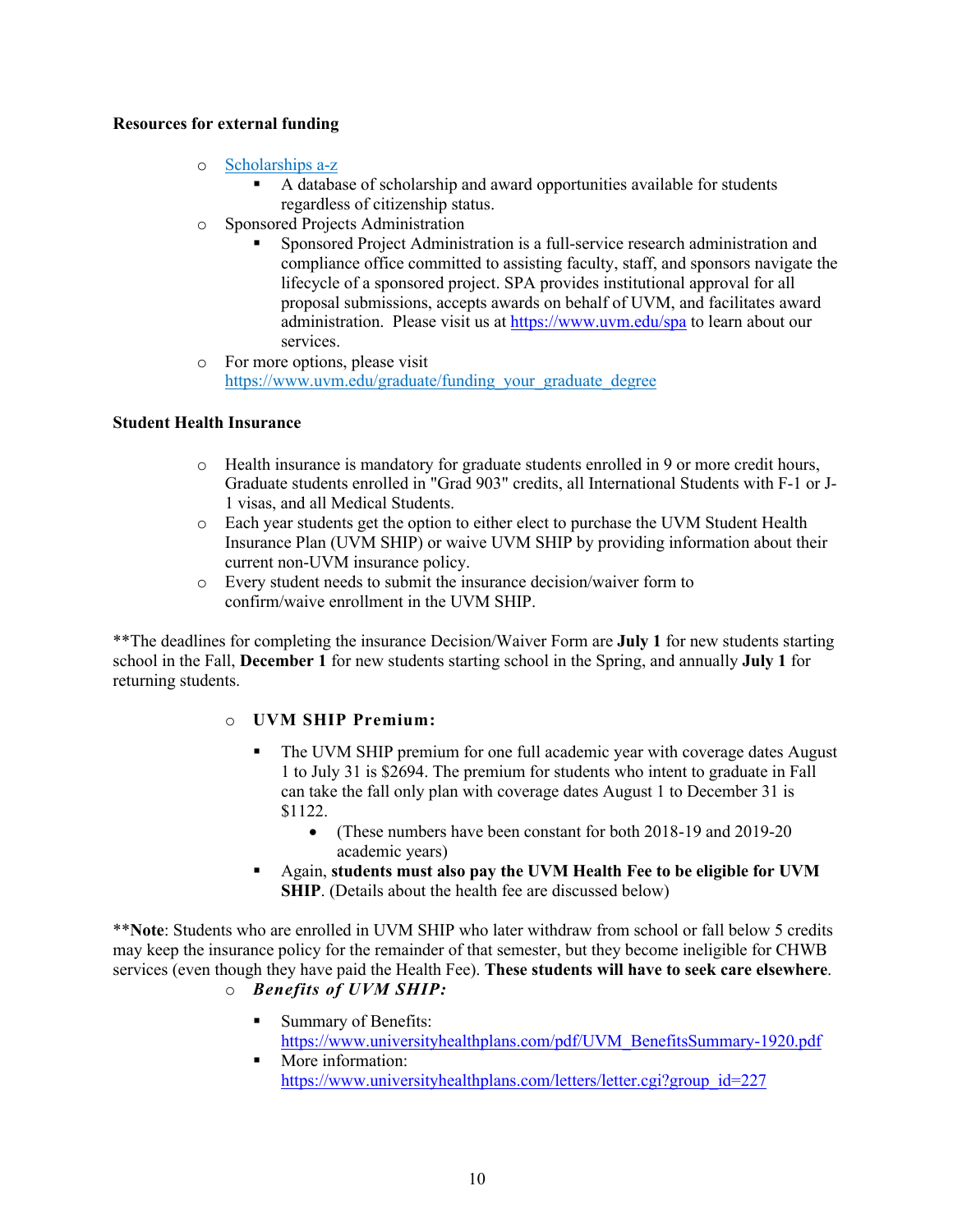For any questions related to health insurance, please contact: Margaret Johnson Contact number: 802-656-0602 Email: StudentInsurance@uvm.edu Website: www.uvm.edu/health/insurance

#### **UVM Health Fee**

- o The UVM Health Fee is mandatory for students enrolled in 9 or more credits, the UVM Health Fee is incorporated as part of the comprehensive fee.
- o The UVM Health Fee covers routine/preventative CHWB health care and counseling services.
- o Types of services covered/ not covered: (Need to be added later)

#### **Comprehensive Fee**

- $\circ$  It is a mandatory fee which is collected to support the facilities and services provided to the students such as gym access, mental health support, health
- o services, and others.
- o The comprehensive student fee is billed to all students prior to the start of each semester.
- o The student may choose to pay it in one single payment or fill out the payroll deduction authorization form

| Source                               | Full-Time Annual Fee | Full-Time % |
|--------------------------------------|----------------------|-------------|
| Center for Health & Wellbeing (CHWB) | \$743                | 32%         |
| Davis Center                         | \$622                | 27%         |
| <b>Athletic Operations</b>           | \$326                | 14%         |
| <b>Athletic Facility</b>             | \$76                 | 3%          |
| Technology                           | \$77                 | 3%          |
| Transportation                       | \$120                | 5%          |
| Library                              | \$50                 | $2\%$       |
| <b>Career Services</b>               | \$47                 | $2\%$       |
| Clean Energy Fund                    | \$20                 | $1\%$       |
| <b>Identity Center</b>               | \$5                  | $0\%$       |
| Multipurpose Center                  | \$260                | 11%         |
| Total                                | \$2,346              | 100%        |

*Academic year 2020-21*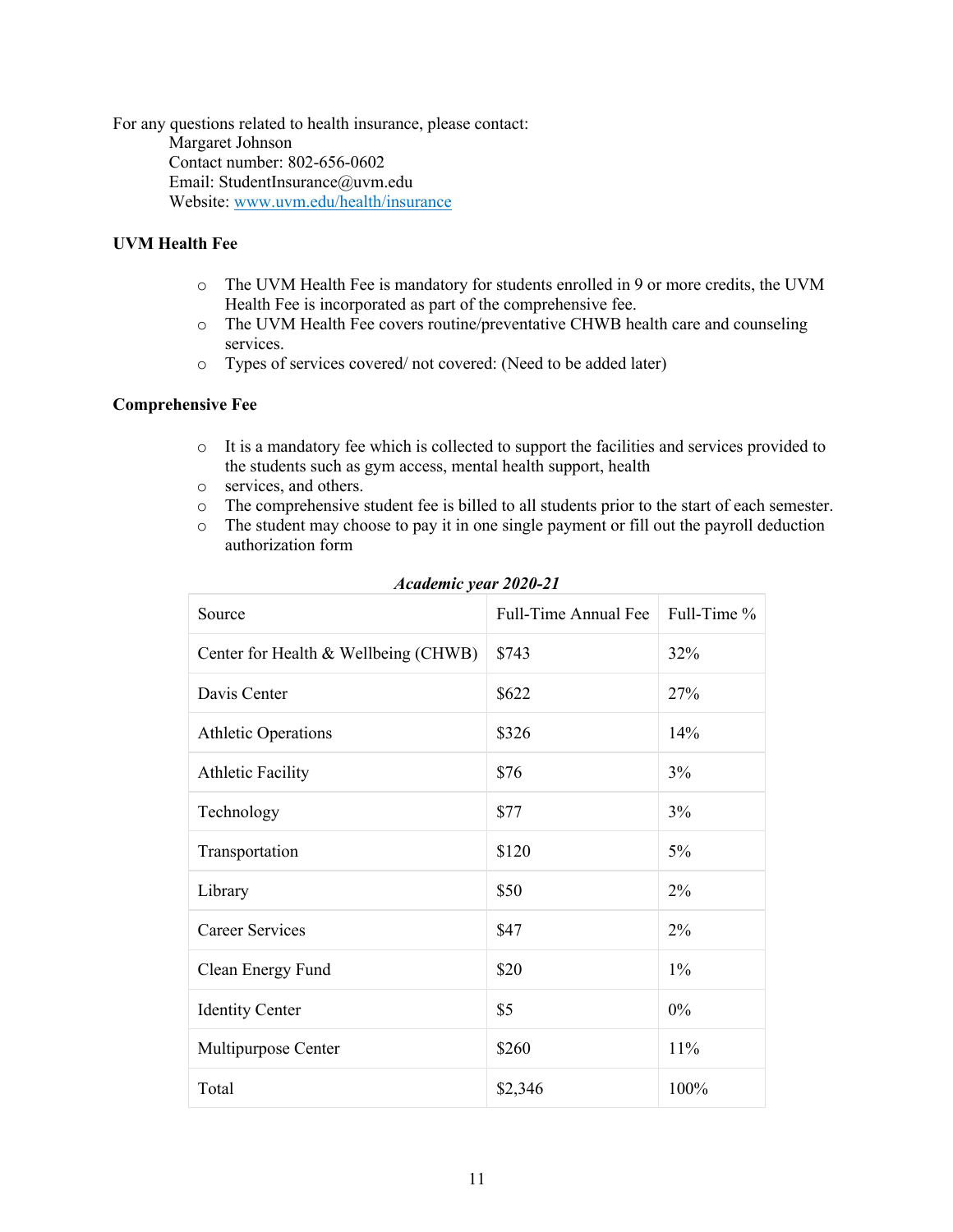#### **More information about Payroll deduction authorization form:**

- o Students who are on assistantships can choose to pay their student fees by having equal payments withdrawn from their first 7 paychecks of the semester. When a student enrolls in payroll deduction, a credit is added to their account that pays for the charges they requested to have covered. Equal payments are then withdrawn from their first 7 paychecks to reimburse this credit.
- o The Payroll Deduction Form can be found at: http://www.uvm.edu/graduate/resources
- o Once it is completed and has your signature and initials on it, it can be submitted to Sean Milnamow and he will add the credit to your account. Forms can be scanned and emailed (Sean.Milnamow@uvm.edu) to him directly, or dropped off at their office located in room 330 of the Waterman Building.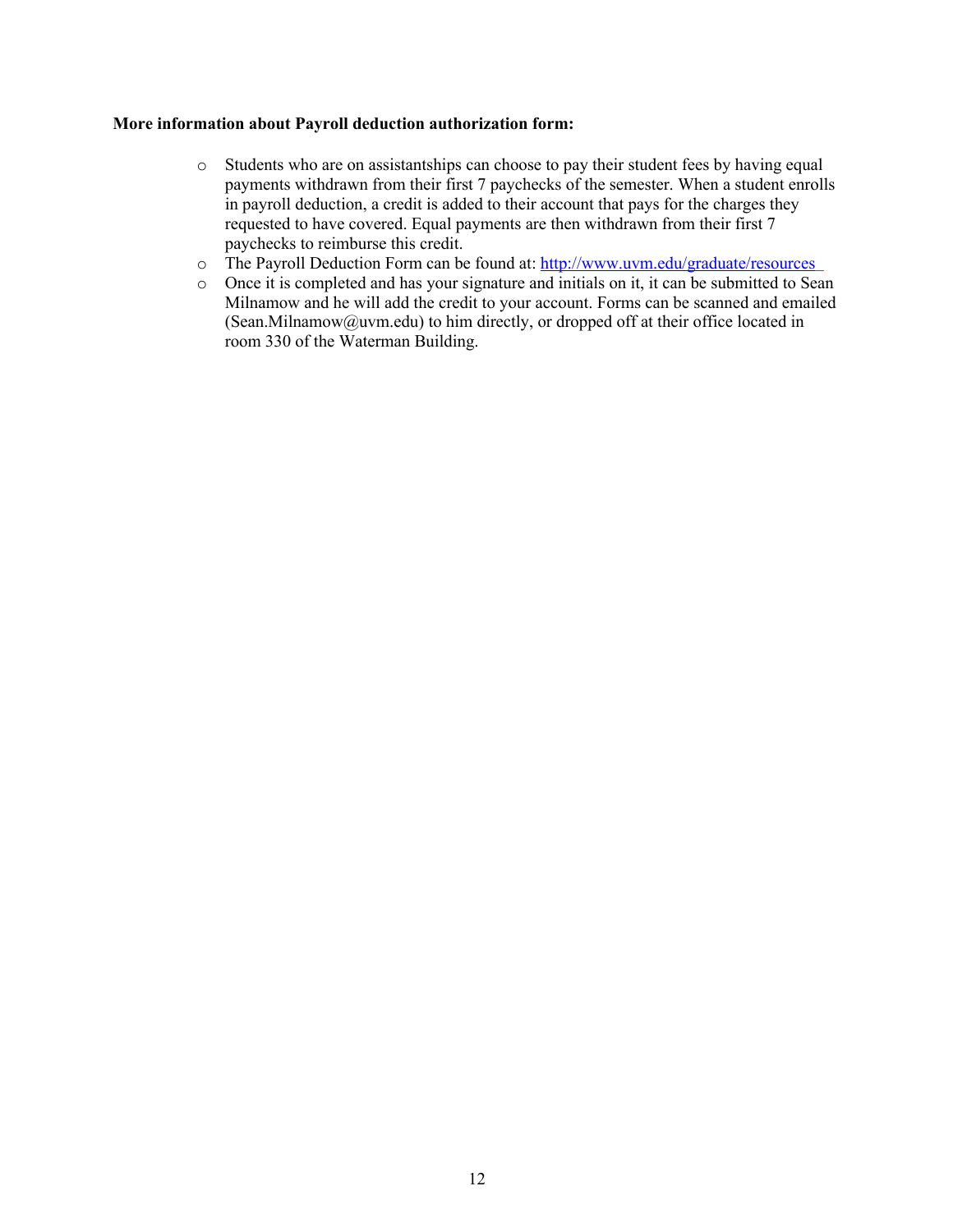# **Assistantship Support Information and Resources**

A limited number of assistantships are offered to qualified students each year. Details about these assistantships are listed below.

*\*\*Information on positions available, hours/week, enrollment, tuition scholarship, and paid vacation/leave can be found in the previous section (Compensation and Benefits Information and Resources)*

#### **Requirement**

o Maintaining **GTA** funding requires that a student maintain good academic standing as evidenced by an overall GPA of 3.0 or higher.

#### **Responsibilities**

- o *GTA (including but not limited to)*:
	- Post announcements on Blackboard.
	- Grade quizzes, assignments, and exams.
	- Teach certain parts of the course.
	- Proctor exams.
	- For courses with labs: Conduct the entire labs, other responsibilities depend on the department and the professor.
	- On noticing any misconduct or misbehavior from the student, GTAs are required to report directly to the lab instructor or the faculty you are TAing for and they will investigate the matter.
	- You are also required to report to the faculty if a student is missing out on classes.
- o *GRA (including but not limited to)*:
	- Research Assistants are expected to assist an individual faculty member in research.
	- § Responsibilities for RAs are not outlined by the Graduate College, so please consult your department handbook, Director of Graduate Studies, or Department Chair for program specific responsibilities.

### **Other information for GTA**

- o Attending lectures of the respective course (*Optional-* Depends on the professor)
	- It is **recommended** to attend the lectures to have a better understanding of the course content in order to better help your students.
- o There is a Graduate TA orientation program organized by the Graduate College along with Center of Teaching and Learning (CTL), where you will be guided and provided information about the basics of teaching in a classroom or a lab setup.
- o A training on how to use the blackboard for making announcements, posting course material, assignments, projects, and grades is available.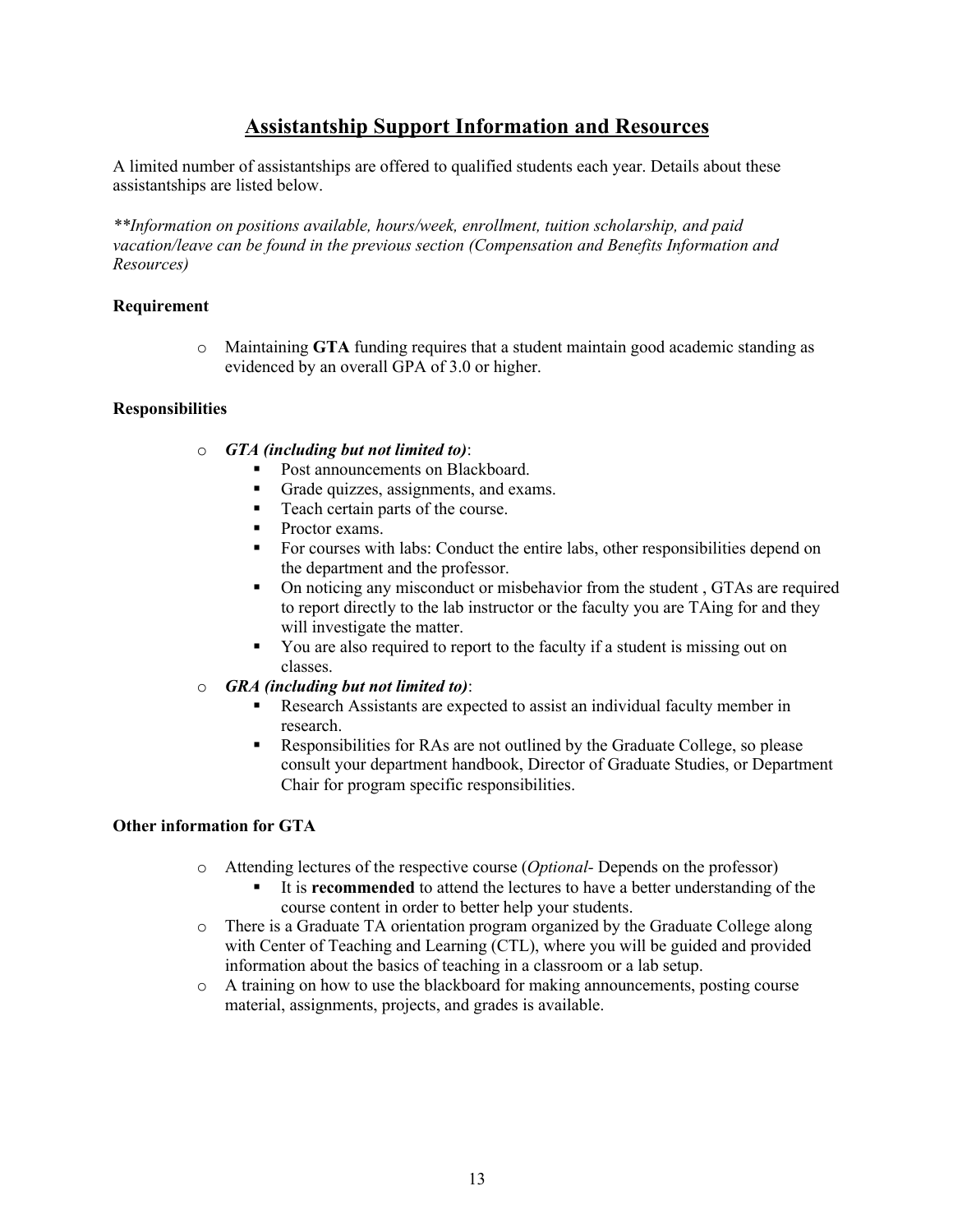#### **Resource for Teaching Support**

#### o *Center for Teaching and Learning (CTL)*

- § CTL provides a number of trainings, workshops and teaching support for GTAs, some of the events include:
	- Teaching Support and Observations
	- Teaching and Learning in Diverse Classroom
	- Graduate Teach Program- for students interested in pursuing a career in teaching.
	- Monthly Graduate TA Peer Supervision group
	- Oral communication workshop for international students
	- Blackboard training
- All their events can be found at: https://www.uvm.edu/ctl/events/.
- For more information for trainings/workshops and teaching support, please visit: https://www.uvm.edu/ctl/
- Contact information and open hours: https://www.uvm.edu/ctl/open-hours/

#### **Resources for Research Support**

#### o *UVM Graduate Writing Center*

- The center supports the graduate students writing and communication in all fields, at all stages, and in all forms including articles, proposals, posters, and more.
- § Some of their resources include:
	- One-on-One Individual & Group Consultations
	- Faculty Support
	- Sunday Writing Retreats
	- WriteSpace Appointments
	- Dissertation & Thesis Boot Camps
- For more information, please visit: https://www.uvm.edu/gradwriting

#### o *Sponsored Projects Administration* https://www.uvm.edu/spa

- Provide help in finding external funding options.
- Help in grant submissions.
- § *More information can be found in the previous section (Compensation and Benefits Information and Resources)*

#### **General Problem-Solving Tool**

- o *Graduate Student Ombudsperson* http://www.uvm.edu/~ombdsman/
	- Responsible for providing confidential, informal and impartial guidance to graduate students on matters affecting their education.
	- It can be a good first step in considering a situation if you are not sure how to proceed or where to turn to for advice.
	- Contact Graduate Student Ombudsperson- Ralph Swenson
		- Office Location: 113R Waterman Phone: (802)338-1794 Office Hours: Wednesdays 10 am to 12 pm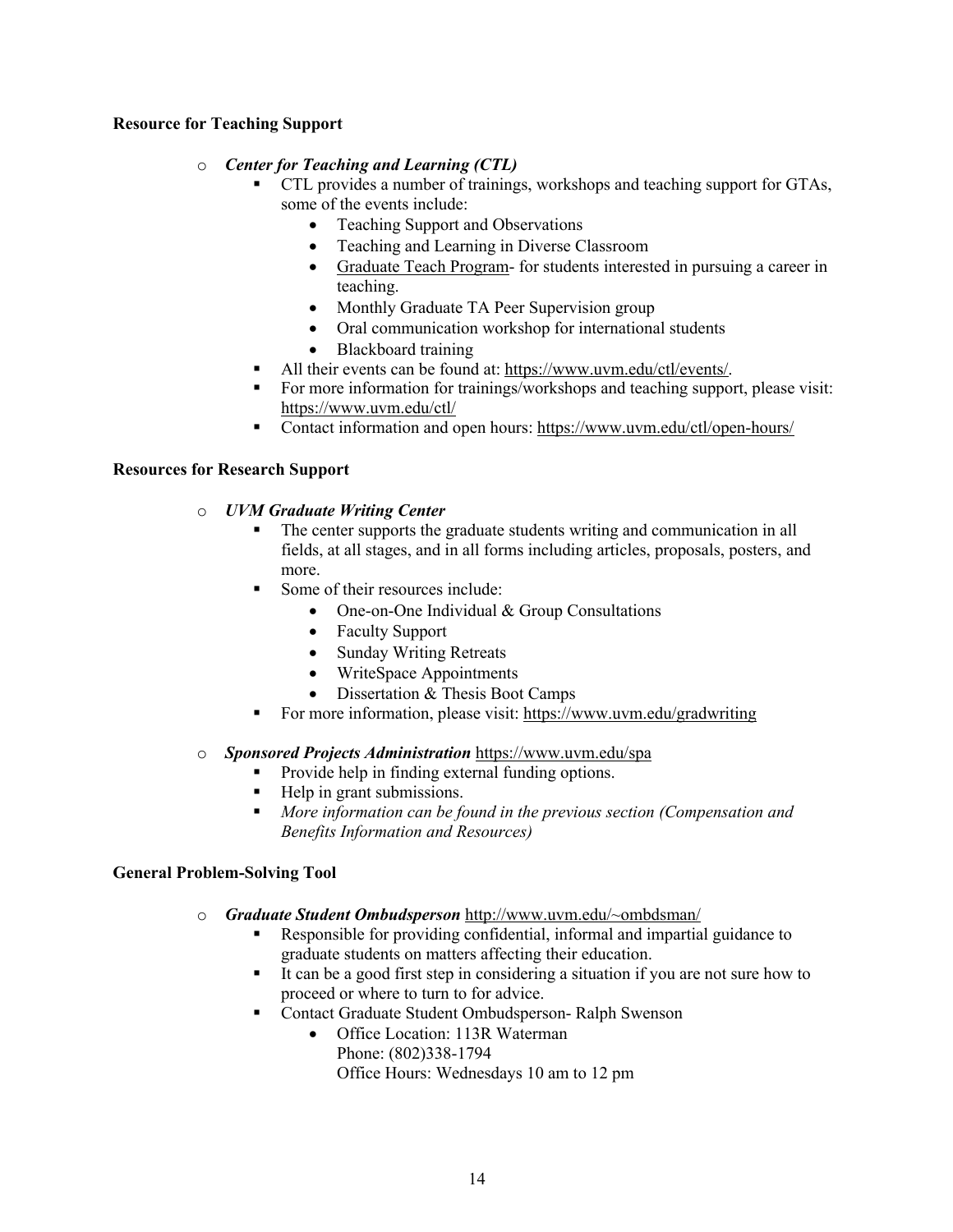### **Reporting violations to Academic Integrity**

o You can find the policy statement here: https://www.uvm.edu/sites/default/files/UVM-Policies/policies/acadintegrity.pdf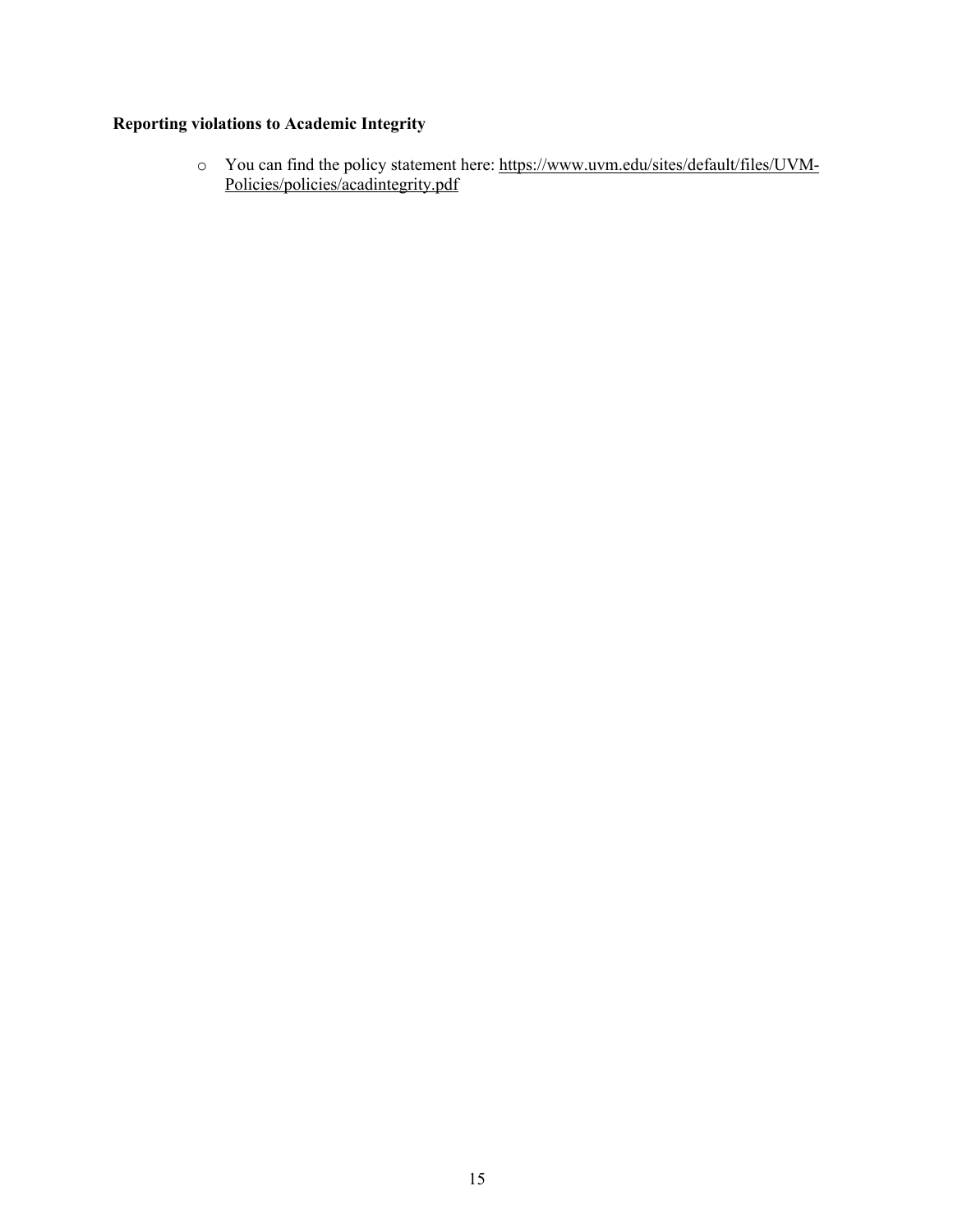# **Graduate Student Mental Health Promotion Information and Resources**

#### **Counseling and Psychiatric Services at UVM**

#### https://www.uvm.edu/health/CAPS

- o Locations:
	- § Student Health Center: we offer medical appointments in the One South Prospect campus of UVM Medical Center, where Pearl Street meets Prospect.
	- Counseling and Psychiatry Services: CAPS appointments are offered in Jacobs House and Wright Hall. During the school year, counselors also offer drop-in hours at the Prism Center, the Mosaic Center, and at Living Well.
	- We also have offices in the Athletics complex (serving student athletes), the Davis Center, and the Hills building.

#### **Contact Information**

- o CAPS Phone: 802-656-3340
- o Athletic Medicine: (802) 656-7750 (Patrick Gym) or (802) 656-9951 (Gutterson Fieldhouse)
- o Billing: (802) 656-8509
- o Counseling and Psychiatry Services (CAPS): (802) 656-3340
- o Health Insurance Requirement: (802) 656-0602
- o Immunization Requirements and Compliance: (802) 656-0602
- o Living Well Office (Health Education and Outreach): (802) 656-0441
- o Medical Records: (802) 656-3303
- o Student Health Services: (802) 656-3350
- o UVM Health Fee Information: (802) 656-0602
- o VM Student Health Insurance Plan (UVM SHIP): (802) 656-0602

#### **Fax**

- o Counseling and Psychiatry Services (CAPS): (802) 656-8022 (Jacob's House) or 802- 656-9537 (Redstone Campus)
- o Student Health Services (802) 656-8001

#### **Regular Office Hours**

- o Monday-Friday 8:30 am 4:30 pm
- o Closed Sat/Sun/Holiday

#### **Individual Counseling**

- o CAPS offers short-term therapy with an emphasis on helping students cope with personal and academic lives.
- o Counseling is confidential, supportive, and provides students a place to explore emotions, challenges, or concerns they may have during their time at UVM.
- o CAPS can assist students who need long-term counseling.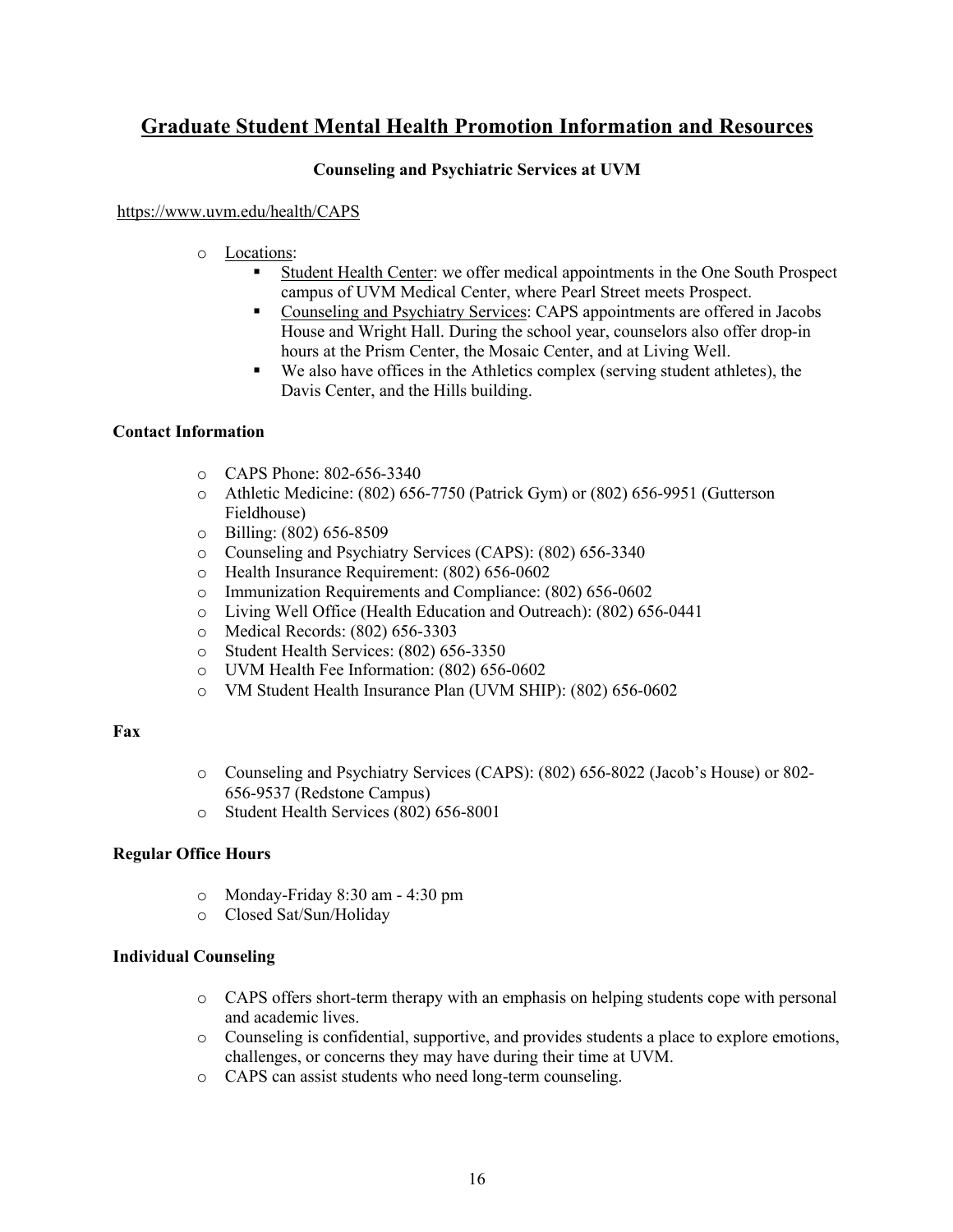o If barriers related to marginalized identities, such as race or sexuality, keep you from accessing off-campus therapy resources, CAPS will assess your needs and may be able to extend services. Counseling is available to all UVM students at no additional cost.

#### **Group Therapy**

- o https://www.uvm.edu/health/group-counseling
- o Offers a unique opportunity for growth and change
- o Provides a safe and trusting environment where students can gain support, share experiences and struggles, receive feedback from others, and try out new skills
- o Examples of groups offered in the past: Finding Calm: Coping with Stress and Worry, Navigating Mood Together, Group Therapy for Black Women and Femmes, Grief & Loss, and Family Stress Support Group.

### **CAPS Outreach**

- o Let's Talk
	- No appointment is required
	- Drop-in opportunities for student to access a counselor
	- § Open to all identities and takes place at Living Well at the Davis Center and at the UVM Women's Center.

#### **Counselors at Identity Centers on Campus**

o Counselors are available specifically for students of color and LGBTQAI+ students through the Mosaic Center for Students of Color and the Prism Center

#### **Daily Drop-in Mental Health Workshops**

- o https://www.uvm.edu/health/drop-counseling-and-workshops
- o CAPS partners with Living Well to provide flexible, interactive psychoeducational workshops on a daily basis, with counseling staff.

#### **Psychiatry Services: https://www.uvm.edu/health/psychiatry-services**

- o Provides psychiatric evaluations and medication management at both CAPS offices on campus
- o Treatment options include medication, individual and group therapy, other support services on campus, and off-campus referrals for more specialized treatment.
- o Psychiatry services are not covered by the student health fee. Insurance coverage determines out-of-pocket costs.
- o Students who have difficulty accessing psychiatry resources due to barriers related to institutionalized oppressive structures or socially unjust conditions may be eligible for a fee waiver. Students with fee waivers will still be subject to a no-show fee for missed or late cancelled appointments.

#### **Concerned About Someone?**

- o Submit a Care Form https://www.uvm.edu/deanofstudents/student\_advocacy/care\_form
- o If you are concerned about a UVM community member or are concerned about a specific event, contact the Dean of Students Office (802-656-3380). Or, if you would like to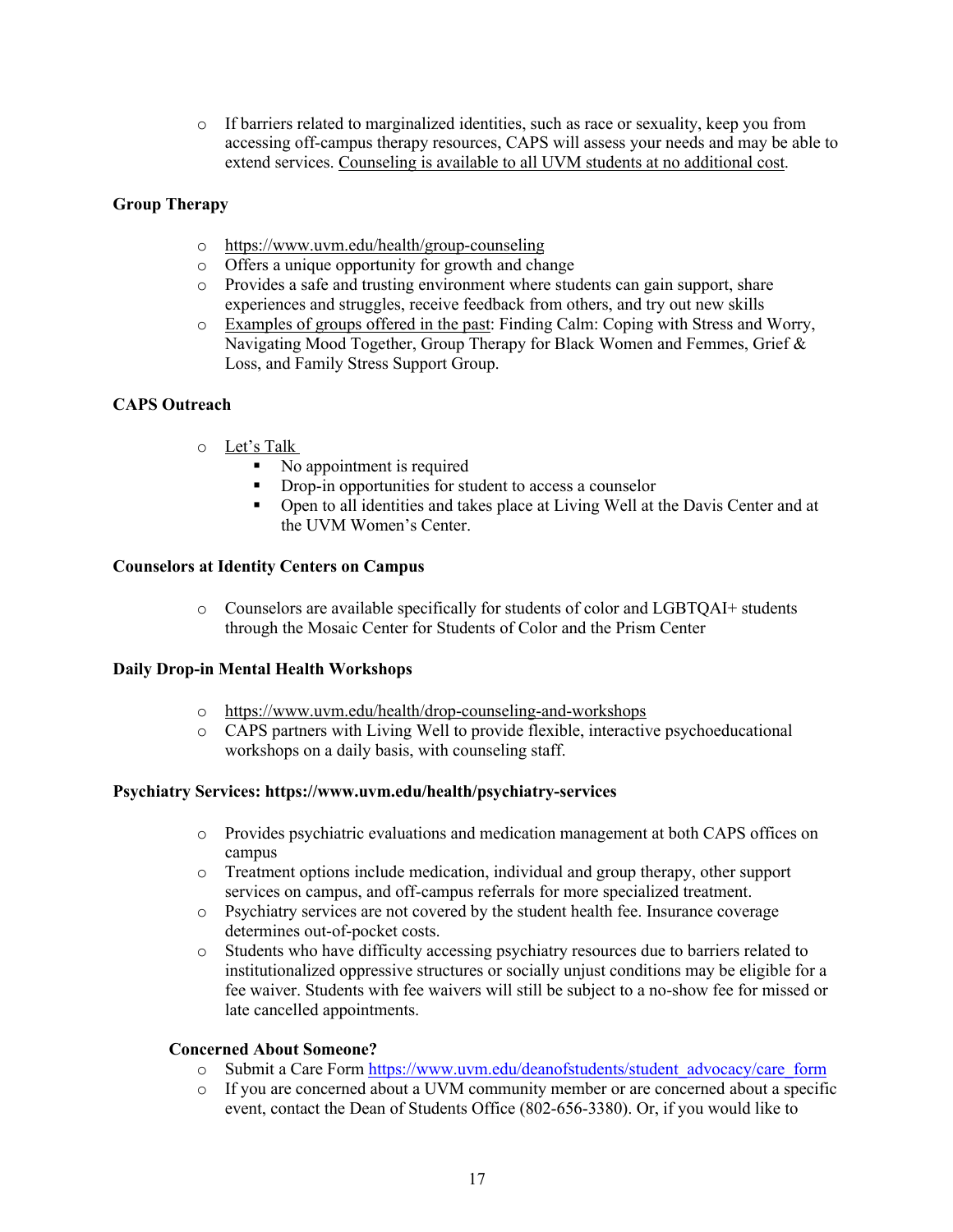remain anonymous, you can report your concerns using the Concerning And /or Risky Event (CARE) form.

#### **Body Image and Eating Disorders:**

- o Resources: https://www.uvm.edu/health/body-image-and-eating-disorder-support
- o Student Health Services and CAPS offer individual assessment and connection to services on and off campus.
- o Offer a collaborative approach between medical, psychiatry, counseling, and nutrition services.

#### **Men's Outreach:**

https://www.uvm.edu/health/supporting-men

o Fosters healthy masculine identity development and non-violence

#### **VT Crisis Text Line: https://vtcrisistextline.org**

- o Text **"VT"** to **741741** from anywhere in the USA, anytime, about any type of crisis.
- o A live, trained Crisis Counselor receives the text and responds quickly.
- o The volunteer Crisis Counselor will help you move from a hot moment to a cool moment.

#### **Mental Health Screening**

#### https://screening.mentalhealthscreening.org/uvm

- o A brief screening is a quick way to determine if you or someone you care about should connect with a behavioral health professional.
- o This program is completely anonymous and confidential, and immediately following the brief questionnaire you will see your results, recommendations, and key resources.

#### **National Suicide Prevention Hotline:**

- o Number: 800-273-TALK (8255)
- $\circ$  This Lifeline provides 24/7, free, and confidential support to people in distress, prevention and crisis resources for you or your loved ones.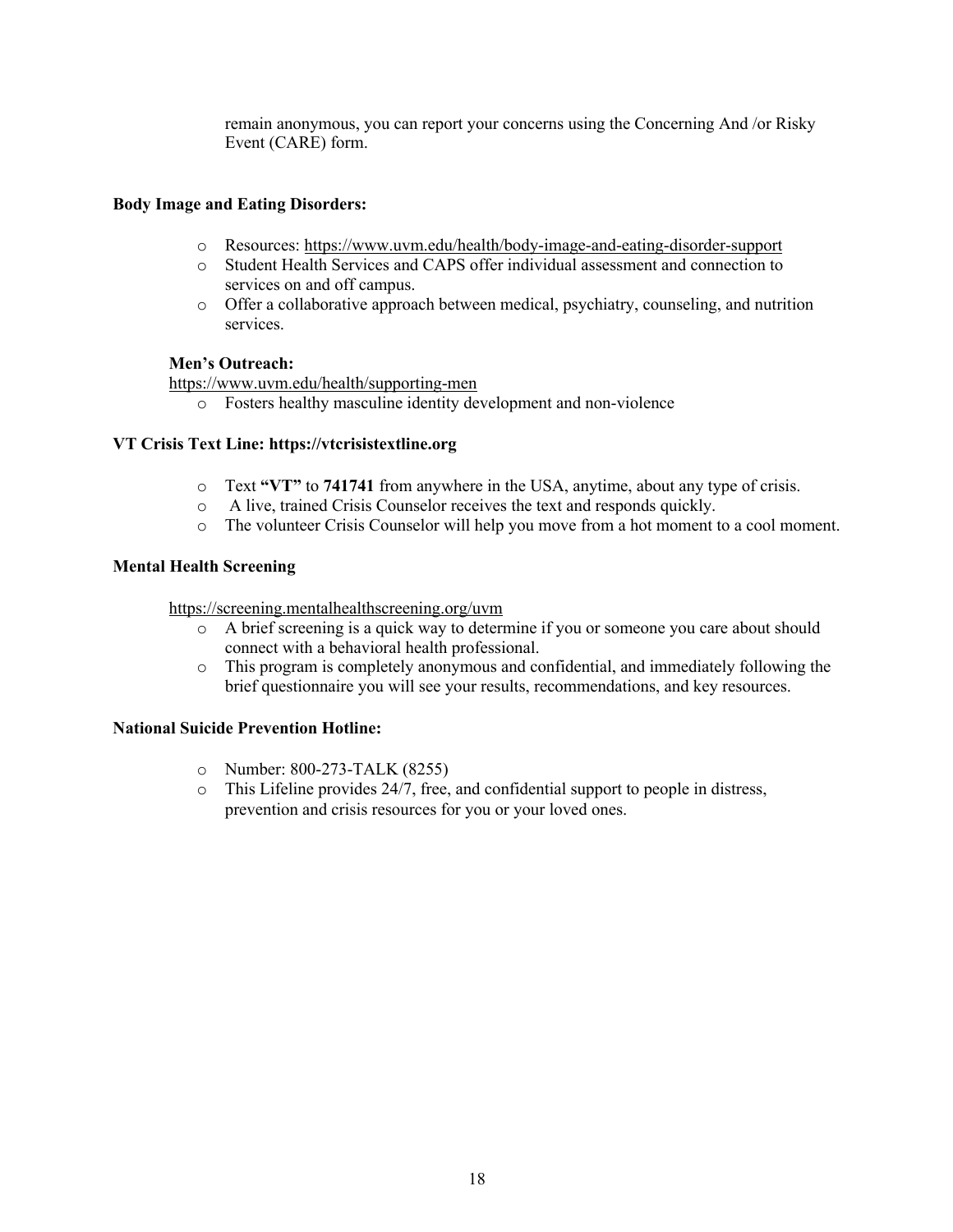# **Diversity, Equity, and Inclusion Information and Resources**

#### **Women's Center**

- o The Center advocates, educates, and provides direct services and resources in support of gender equity and safety
- o Contact Information
	- 34 South Williams St, Burlington, VT 05405
	- Phone: (802) 656-7892
	- Email:
	- Regular Office Hours
	- § Monday Friday: 8:30am 4:30pm
	- For information please visit their website https://www.uvm.edu/womenscenter

#### **Mosaic Center for Students of Color (MCSC)**

- o The MCSC strives to develop events, programs, education, and services that are accessible to all people
- o MCSC hosts several events including:
	- Weekly Friday breakfasts
	- Welcome Back Family Reunion
	- Spring Award Banquet
	- Graduation Brunch
- o Contact Information
	- § 633 Main St, Burlington, VT 05405
	- Phone: (802) 656-3819
	- Fax:  $(802)$  656-8511
	- Email: mcsc@uvm.edu
- o Regular Office Hours
	- Monday Friday:
	- § For information please visit their website https://www.uvm.edu/mcsc

#### **UVM Prism Center**

- o Supports/empowers different identities (e.g., lesbian, gay, bisexual, transgender and queer students) as well as students whose identities fall in between or expand beyond those categories.
- o Work to create a campus community where people of all sexual and gender identities can thrive.
- o Contact Information
	- 461 Main St (Allen House), Burlington, VT 05405
	- Phone: (802) 656-8637
	- **Email:** prism@uvm.edu
- o Regular Office Hours
	- § Monday Friday: 8:30am 4:30pm
	- For information please visit their website https://www.uvm.edu/mcsc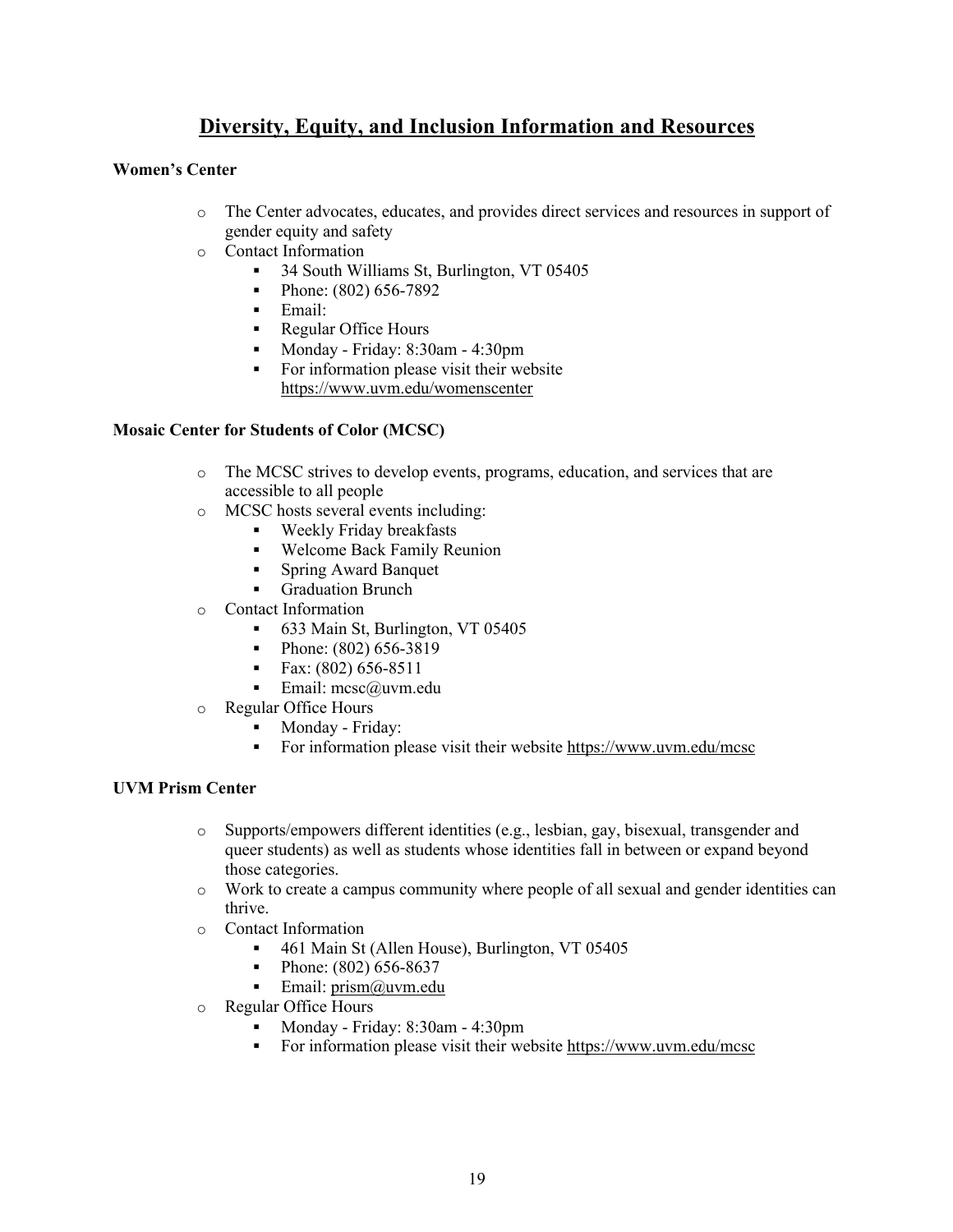### **Office of Affirmative Action and Equal Opportunity**

- o Students who believe they have been discriminated against on the basis of race, religion, color, creed, ethnicity, sex, sexual orientation, age, marital status, disability, or status as a disabled veteran please contact the Office of Affirmative Action and Equal Opportunity
- o Contact Information
	- 85 S Prospect St., Burlington, VT 05405
	- Phone: (802) 656-3368
	- § Fax: (802) 656-8223
	- For information please visit their website Affirmative Action and Equal Opportunity | Affirmative Action and Equal Opportunity

#### **Student Accessibility Services**

- o Student Accessibility Services (SAS) provides accommodations and services at no cost to all University of Vermont students who have current documentation of a disability that substantially limits one or more major life activities, including but not limited to walking, talking, learning, hearing, or seeing.
- o SAS has an online, integrated myACCESS Portal that allows each student to send customized accommodation letters to faculty in each of their courses every semester.
- o Contact Information:
	- A-170 Living Learning Center, University of Vermont
	- Email:  $\arccos(a)$ uvm.edu
	- Phone: (802)656-7753
	- § Fax: (802)656-0739
	- For information please visit their website https://www.uvm.edu/academicsuccess/student\_accessibility\_services

#### **Center for Cultural Pluralism**

- o The Center for Cultural Pluralism (CCP) organizes events and workshops aimed at encouraging connection and growth within the UVM community.
- o CCP offers professional development and educational programs for both students and staff.
- o CCP also provides departmental workshops as well as consultations for groups of 1-3 people.
- o Contact Information:
	- Allen House (second floor)
	- Phone: (802)656-8833
	- Email:  $ccp(\omega)$ uvm.edu
	- Website: https://www.uvm.edu/ccp

#### **The Office of Student and Community Relations**

- o The Office of Student and Community Relations provides resources for students to find community off campus, host projects to benefit their neighborhoods, and pursue health, wellness, and social justice within their communities.
	- 12 Colchester Avenue
	- Phone: (802)656-9405
- Website: https://www.uvm.edu/oscr

### **UVM's diversity-related resources and policies**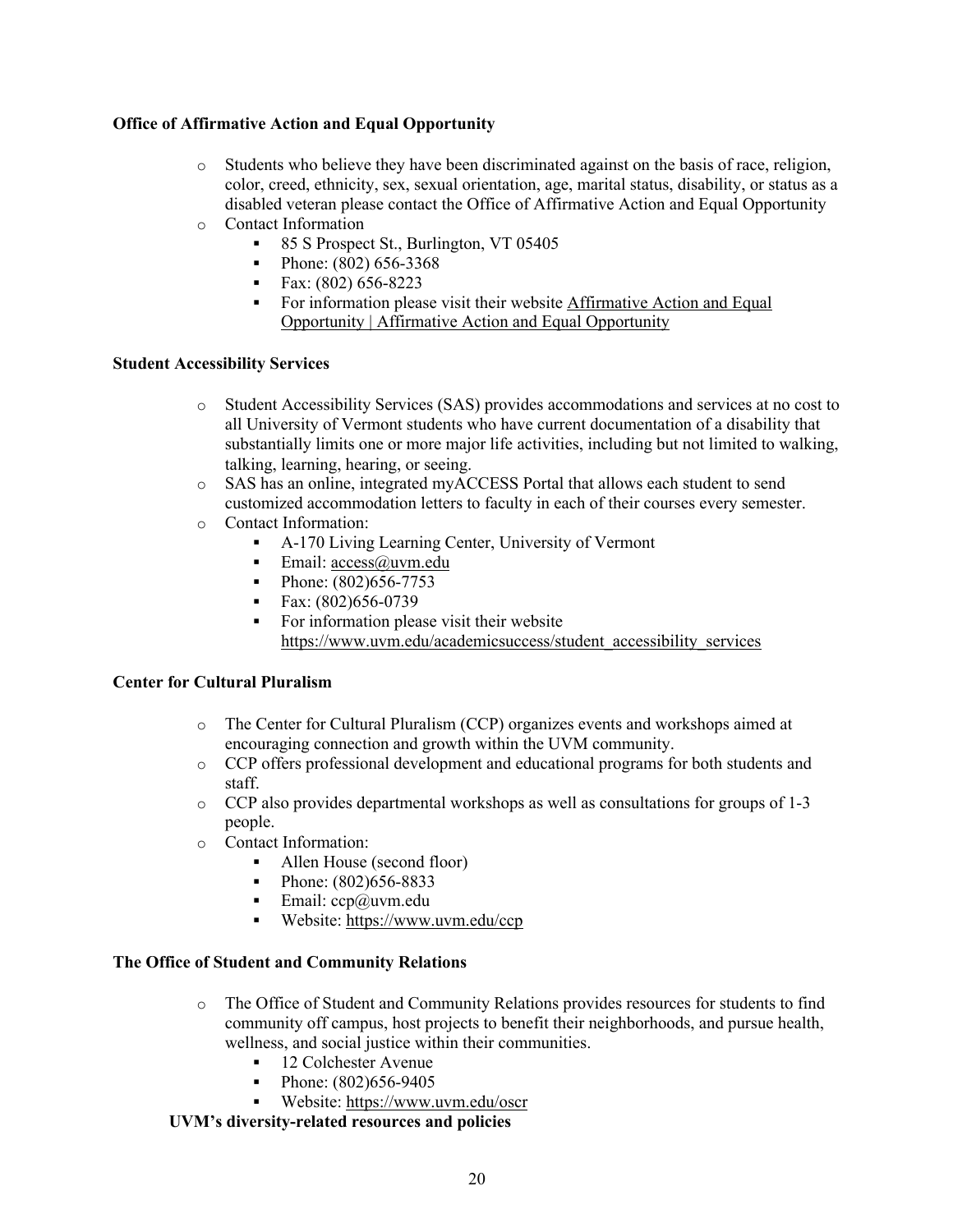https://www.uvm.edu/about\_uvm/diversity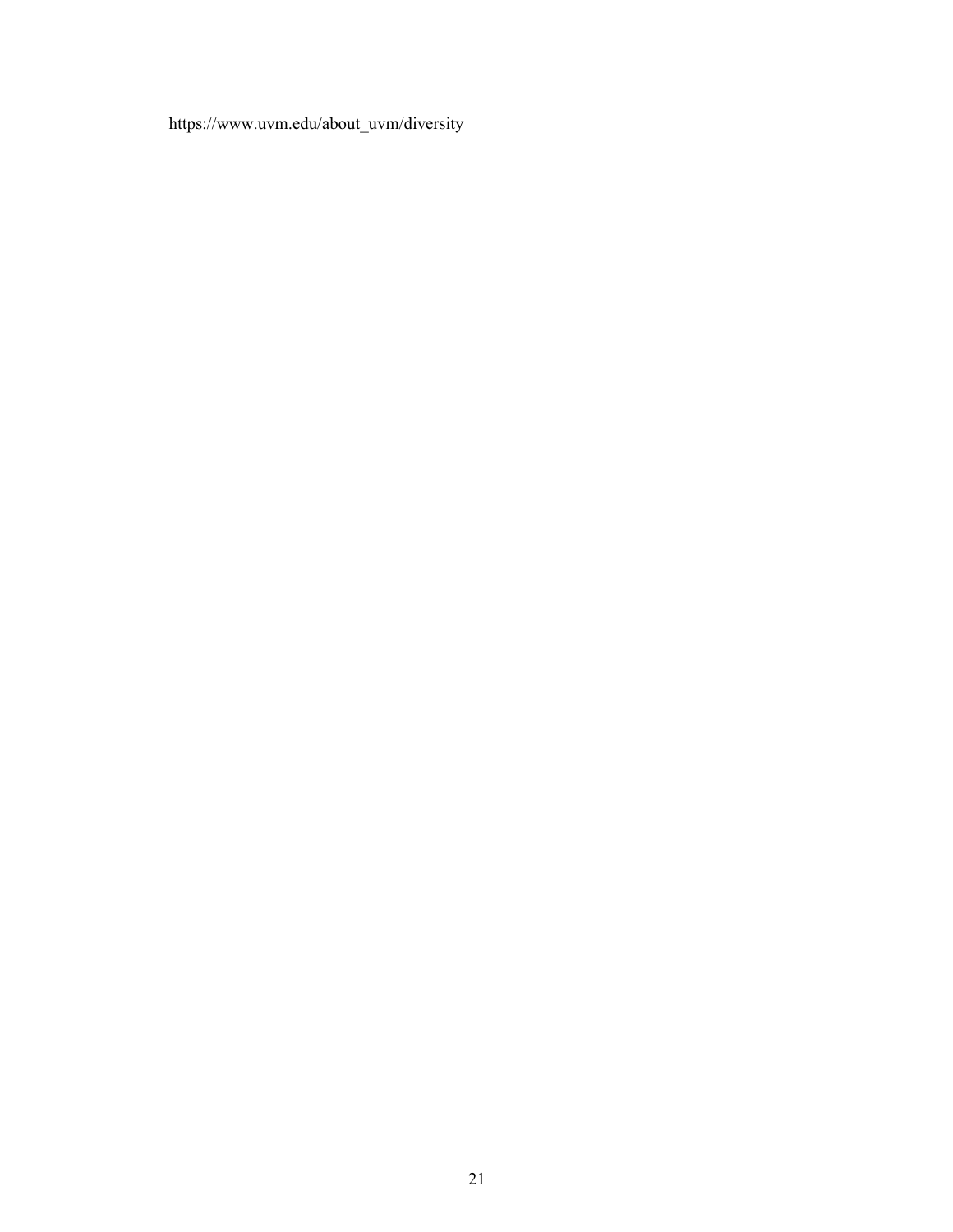# **Graduate Student Life Information and Resources**

#### **Winter sports**

#### **Downhill skiing**

• Below are some of the ski areas that are close to UVM. Check their websites for conditions and up-to-date lift ticket prices and deals. Many mountains offer student discounts or other discount packages. You can print out a verification of enrollment from your myUVM account.

**Bolton Valley Resort** 4302 Bolton Valley Access Rd Bolton Valley, VT 05477 877-926-5866 info@boltonvalley.com

**Jay Peak Resort** 830 Jay Peak Rd Jay, VT 05859 802-988-2611 info@jaypeakresort.com

#### **Mad River Glen**

57 Schuss Pass Waitsfield, VT 05673 802-496-3551 ski@madriverglen.com

**Smuggler's Notch Resort** 4323 Vermont Rte 108 South Smugglers Notch, VT 05464 802-332-6841

 $smuggs(\omega)$ smuggs.com

**Sugarbush Resort** 102 Forest Dr Warren, VT 05674 802-583-6300

**Stowe Mountain Resort**

7416 Mountain Rd Stowe, VT 05672 802-253-3000

#### **Nordic, cross-country, and backcountry skiing**

• There are many, many places to go cross-country skiing in Vermont, so we're not even going to try to list them all in any amount of detail. A great resource for Nordic enthusiasts is XCountry Ski Vermont. Here you will find conditions and contact information for many cross-country ski locations, divided up by regions in Vermont. And there is the Intervale and many golf courses that you can ski at for free! Several of these venues also have good backcountry skiing.

#### **Snowshoeing**

• If you aren't a fan of sliding down a mountain and enjoy hiking when it's warm, then snowshoeing might be your thing. Try snowshoeing! Like skis and snowboards, snowshoes need to be properly fitted. Check out this guide for first timer's for more information. Try the trails at the Intervale, Indian Brook Reservoir in Essex, or any of the many trail-heavy parks around the Burlington area.

#### **Ice Skating**

• Check out the Gordon H. Paquette Ice Arena (also known as Leddy Arena). You can rent skates for a nominal fee. If you have your own skates, you can try out the many ponds in the area and of course - Lake Champlain. Just be sure that the ice is thick enough to skate!

#### **Equipment**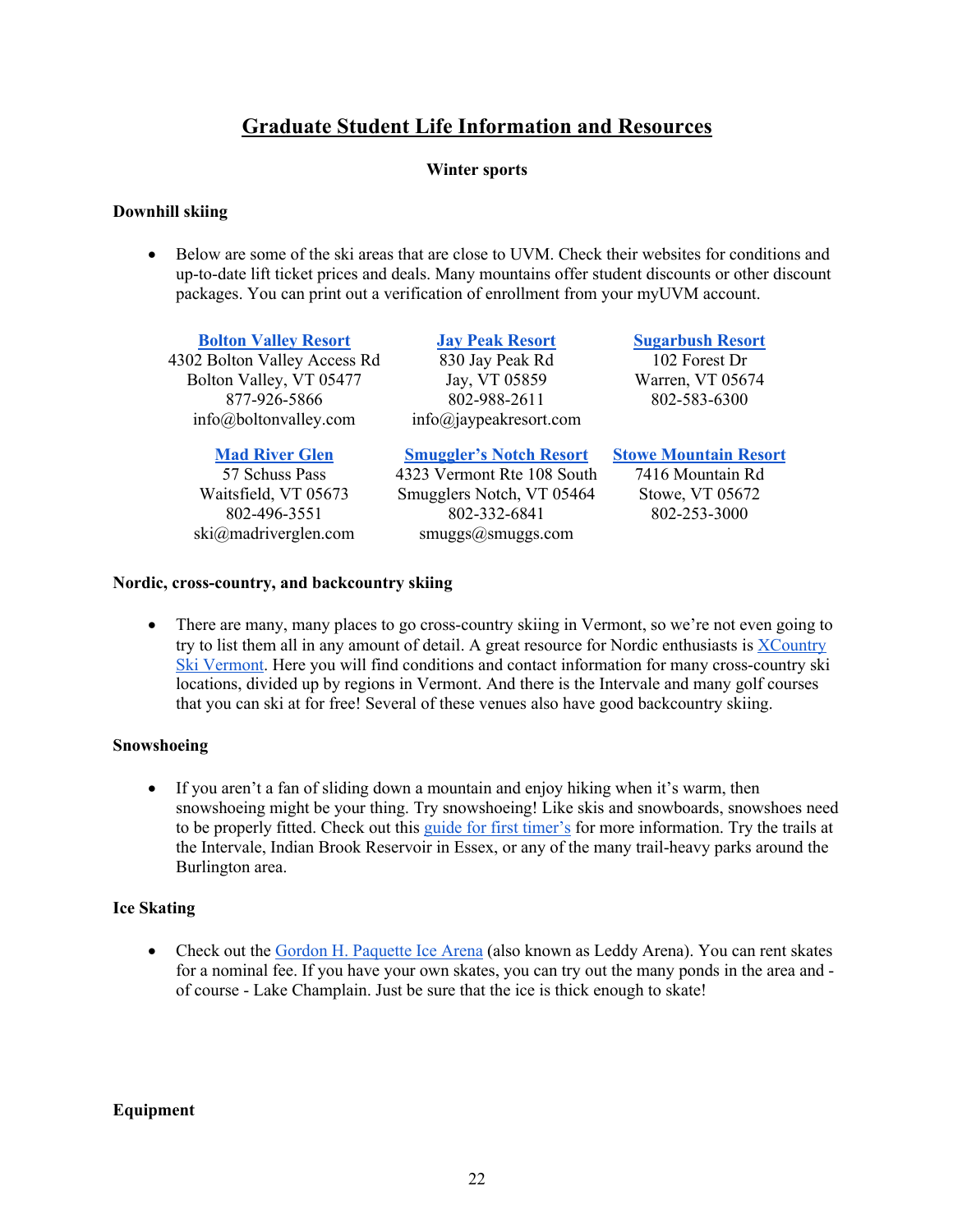• When looking for equipment, the first place to start is the UVM Outing Club – they loan out a variety of outdoor equipment, so it's a great resource to try something out! Then, try a few of the local outdoor shops.

> **Alpine Shop Vermont** 1184 Williston Rd South Burlington, VT 05403 802-862-2714

**Outdoor Gear Exchange (OGX)**

37 Church St Burlington, VT 05401 802-860-0190

**Skirack** 85 Main St Burlington, VT 05401 800-882-4530

**Burton Burlington Store**

162 College Street Burlington, VT 05401 802-333-0400

#### **On-Campus Dining**

#### **Food Trucks**

• Along the street adjacent to the UVM Green, local food vendors park their trucks during lunchtime. Options cater to all tastes from sandwiches to Chinese and falafels to salads you are bound to find something to satisfy the tastes buds. Vendor hours vary but they are usually around until about 5pm during the school year.

#### **UVM Dining Services**

- UVM Dining Services has a number of on-campus dining facilities. In addition to cafeteria-style dining options, the Davis Center facilities offer many choices that include sandwiches, salads and - most importantly - coffee! Below is a list of graduate student favorites.
	- o Henderson's Cafe: This coffee house is named after George Washington Henderson (UVM class of 1877), the first African-American man to be admitted into the Phi Beta Kappa honor society. Located on the 3rd floor of the Davis Center and attached to the Bookstore, this full-service coffee shop is a great place to relax or chat with friends.
	- o Brennan's Pub and Bistro: Brennan's is recognized for its locally-sourced and sustainable foods and student-driven events. Vermont products are featured in salads, burgers, sandwiches, and even a traditional Vermont breakfast. For those of age, Brennan's offers local microbrews on tap as well as wine selections. Popular evening programs like pub quiz, comedy night, and live music keep things busy late night.
	- o The Marketplace: The marketplace has ample seating as well as access to the outdoor terrace and green roof. This space hosts a Sushi Station staffed by the locally-owned Sakura restaurant, authentic Indian food, fresh breads baked on-site, and an organic corner portion of the marketplace offers Mediterranean cuisine.
	- o New World Tortilla: Craving a burrito or quesadilla? New World Tortilla has you cover. This Burlington favorite offers tacos, burritos, and wraps of all sorts to satisfy your cravings. This is a very popular spot for lunch, so you may have to wait - but it's worth it!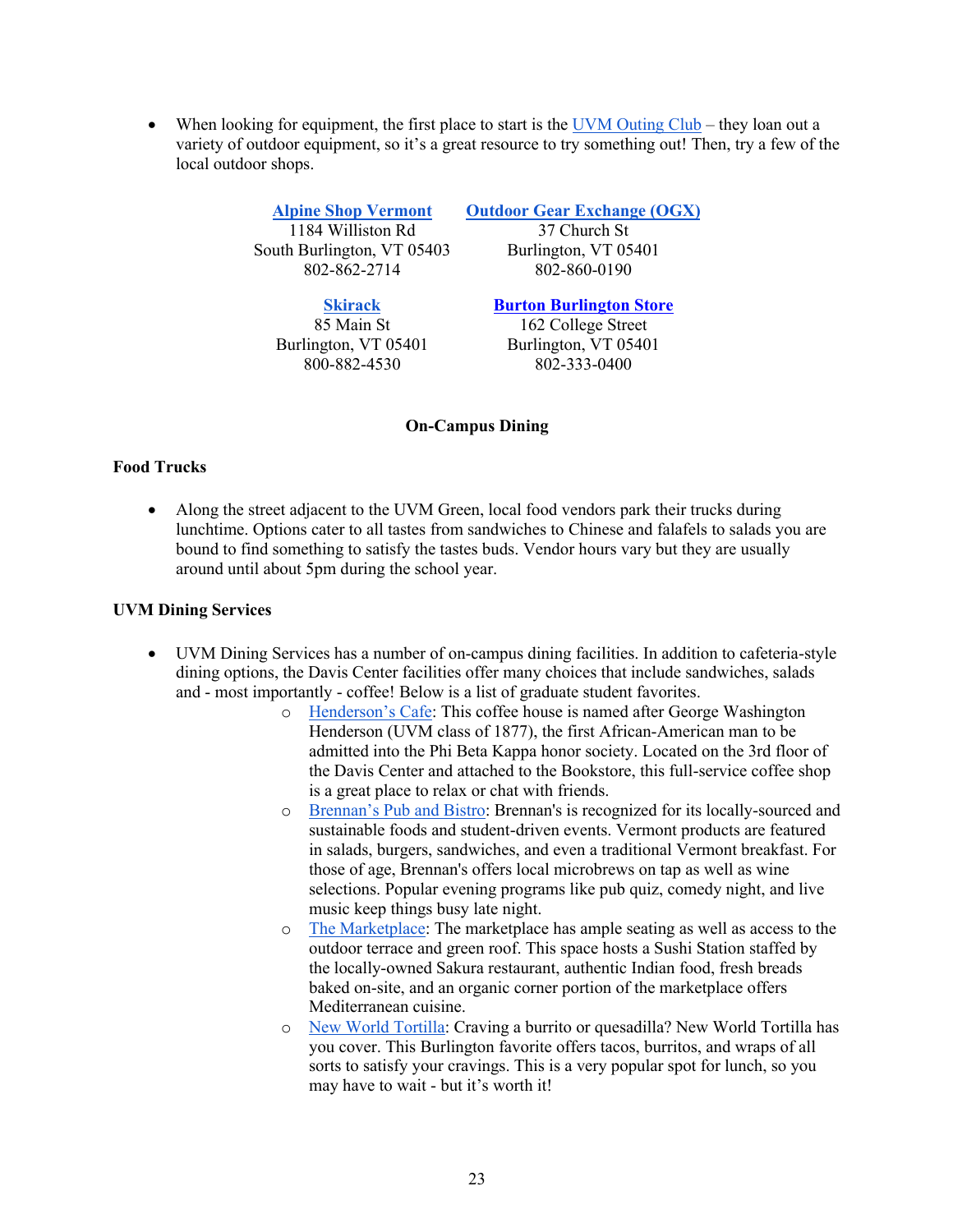o UVM Dairy Bar: The UVM Dairy Bar serves up delicious helpings of ice cream, shakes, and smoothies throughout the school year. Fabulous ice cream flavors range from from Proctor Maple Cream (made with maple syrup from UVM's own Proctor Maple Research Center) to Sweet CREAM to Catamount Tracks (think Moose Tracks...but with a UVM twist) all made with milk from UVM's CREAM program.

#### **UVM Medical Center**

- The University of Vermont Medical Center provides more than just great healthcare, with several options that aren't typical "hospital" food. For details about hours of operation and menus for the week, check out their website.
	- o Harvest Café: Located on the ground floor of the hospital (McClure Lobby), Harvest Cafe is your go-to option for fresh salads, burgers, soups, stews, breakfast options, and various lunch and dinner entrees. Open from 5:00 am to 3:00 am everyday, their menu changes everyday of the week.
	- o Main Street Cafe: Focusing on breakfast and lunch, Main Street Cafe provides soups, pizza, paninis, and even quesadillas throughout the week. Like Harvest Cafe, their menu options vary every day.
	- o Cafe Express: Offering a variety of coffee and espresso options, as well as grab and go sandwiches and snacks, Cafe Express is a great place to go if (when) you're feeling that 2:30 pm slump.
	- o The Garden Atrium: The Garden Atrium serves breakfast and lunch options that feature in-season produce and meats and also has excellent desserts and snacks. Organized as a "sit down" style restaurant, this is a great spot for a working lunch or meeting.

#### **Basic Needs**

While this is not an exhaustive list, it will definitely get you started. We've mainly focused on Burlington and South Burlington, but there are lots of other resources in nearby Colchester, Essex Junction, and Williston.

#### **Grocery stores**

#### *General*

Price Chopper 41 Hinesburg Rd South Burlington, VT 05403

Hannaford 1127 North Ave #11 Burlington, VT 05408

595 Shelburne Rd Burlington, VT 05401

217 Dorset St South Burlington, VT 05401

570 Shelburne Rd Burlington, VT 05401 Colchester, VT 05446

Shaw's

66 Mountain View 218 Lower Mountain View Trader Joe's 200 Dorset St South Burlington, VT 05403 **Costco** Dr, Colchester, VT 05446 **\*MEMBERSHIP REQUIRED\***

#### *High-end/organic-focused*

City Market Healthy Living Sweet Clover Market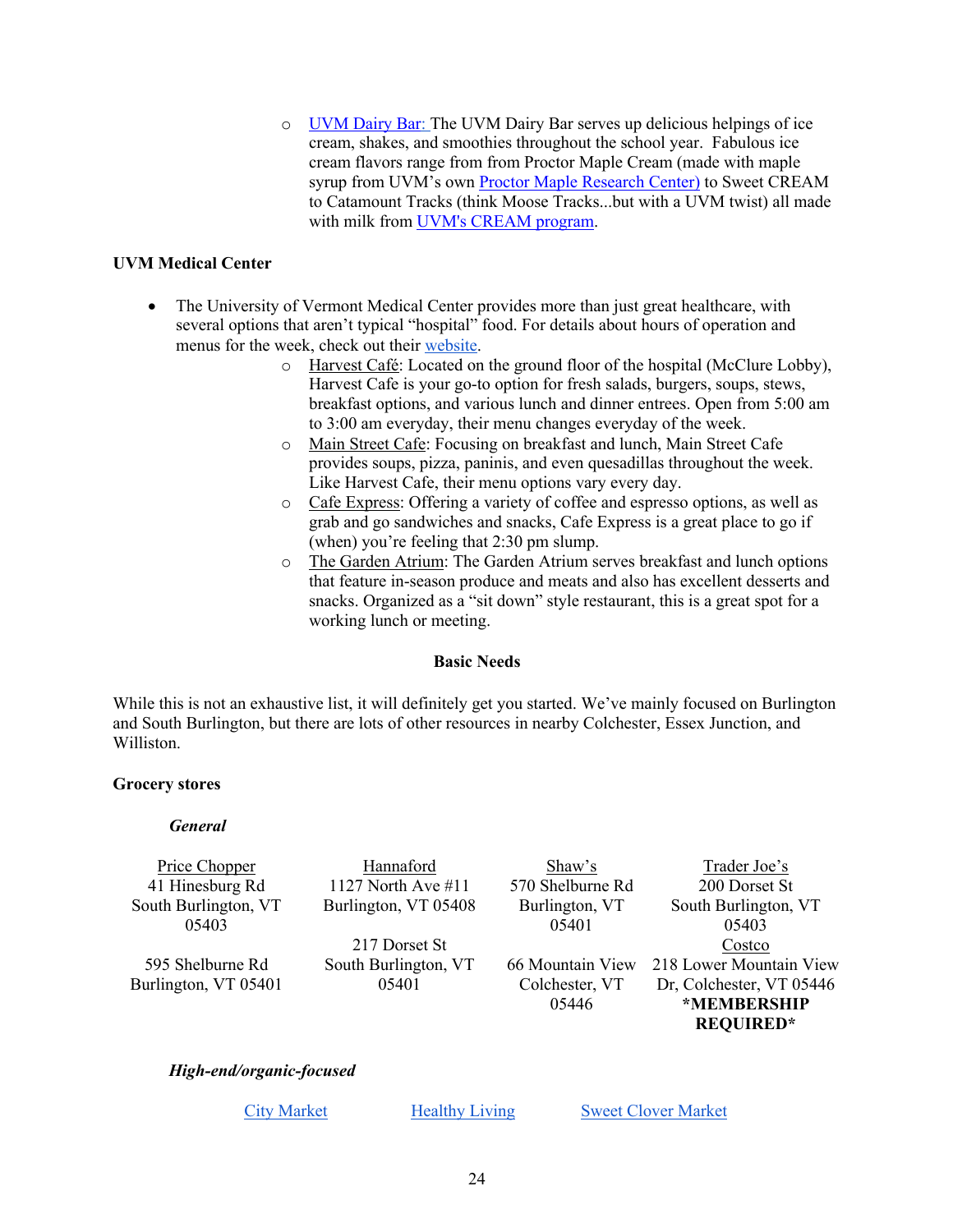82 S Winooski Ave Burlington, VT 05401 South Burlington, VT 05403 Essex Junction, VT 05452 222 Dorset St 21 Essex Way #418

#### *Farmer's Markets*

o The following farmer's markets are all based in Burlington.

Market When When Where Old North End Tuesdays from 3:00 pm - 6:30 pm Dewey Park UVM Medical Center Thursdays from 2:30 pm - 5:00 pm Davis Concourse, UVMMC Burlington Saturdays from 8:30 am - 2:00 pm Summer: City Hall Park (Temporary: 345 Pine St.) Winter: UVM Davis Center

There are also farmer's markets in South Burlington, Winooski, Essex Junction (Five Corner's), Jericho, and Shelburne. Vermonters are quite fond of local, fresh produce and goods - so check these out when you can!

#### **Restaurants**

There are many, many amazing places to eat in the Burlington area, and we're not even going to attempt to list them all. Here is a short list of our favorites.

#### *Bring the parents*

o Let's begin with the most important places - those for when parents, family, or close friends visit. These can be a little on the pricey side of things or are a bit of a drive, but they are absolutely worth it!

| Farmhouse Tap and Grill | <b>Prohibition Pig</b> | Leunig's Bistro                          |
|-------------------------|------------------------|------------------------------------------|
| 160 Bank St             | 23 S Main St           | 115 Church St                            |
| Burlington, VT 05401    |                        | Waterbury, VT 05676 Burlington, VT 05455 |

#### *Can't go wrong*

o Are you so hungry you aren't even sure what you're in the mood for? These places have you covered.

| <b>Skinny Pancake</b>                                        | <b>Our House Bistro</b> | <b>Bluebird Barbecue</b> | Folino's             |
|--------------------------------------------------------------|-------------------------|--------------------------|----------------------|
| 60 Lake St                                                   | 36 Main St $\#1$        | 317 Riverside Ave        | 71 South Union       |
| Burlington, VT 05401 Winooski, VT 05404 Burlington, VT 05401 |                         |                          | Unit $#1$            |
|                                                              |                         |                          | Burlington, VT 05401 |

6305 Shelburne Rd. Shelburne, Vermont 05482

#### *Late night cravings*

o The sun went down hours ago, but you're still going strong. Now you've got stomach rumbles. Hit up these late at night.

| Kountry Kart Deli (KKD) |                      | American Flatbread Sweetwaters American Bistro |
|-------------------------|----------------------|------------------------------------------------|
| 155 Main St             | 115 St Paul St       | 120 Church St                                  |
| Burlington, VT 05401    | Burlington, VT 05401 | Burlington, VT 05401                           |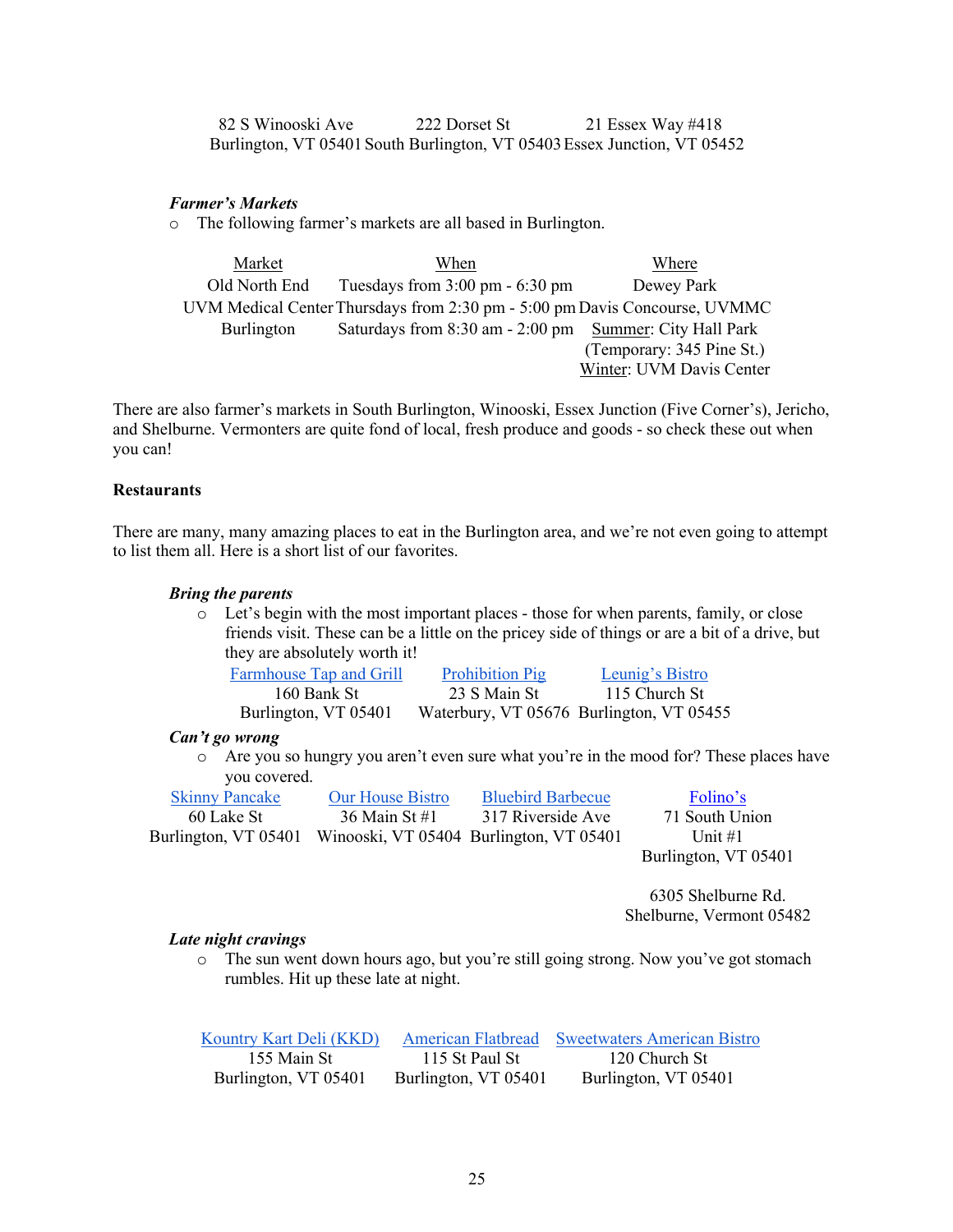#### **Laundromats**

| Winooski Laudry<br>Wash Spot                    | Pearl Street         |
|-------------------------------------------------|----------------------|
| 207 Riverside Ave<br>321 N Winooski Ave         | Laundromat           |
| Burlington, VT 05401<br>Burlington, VT 05401    | 76 Pearl St          |
|                                                 | Burlington, VT 05401 |
| King Street Laundry Clothes Quarters Laundromat | Laundromat 99        |
| 72 King St<br>32 Normand St                     | 99 Malletts Bay Ave  |
| Burlington, VT 05401<br>Winooski, VT 05404      | Winooski, VT 05404   |

#### **Household supplies**

| Walmart        | Home Depot                              | Bed Bath and Beyond |
|----------------|-----------------------------------------|---------------------|
| 863 Harvest Ln | 759 Harvest Ln                          | 115 Trader Ln       |
|                | Williston, VT 05495 Williston, VT 05495 | Williston, VT 05495 |

#### **Pet supplies**

| Petsmart     | Pet Food Warehouse                                                        | Petco Animal Supplies |
|--------------|---------------------------------------------------------------------------|-----------------------|
| 21 Trader Ln | 2500 Williston Rd                                                         | 861 Williston Rd      |
|              | Williston, VT 05495 South Burlington, VT 05403 South Burlington, VT 05403 |                       |

#### **Pharmacies**

If you're on campus and medications (both prescription and over-the-counter), there are pharmacies in the Main Lobby of the UVM Medical Center (entrance by the main bus stop) and on the 2nd floor of the Student Health Center on South Prospect Street. There are also pharmacies in many of the local grocery stores including Hannaford and Shaw's.

| Rite Aid Pharmacy | <b>Kinney Drugs</b>                                            | <b>CVS Pharmacy</b> |
|-------------------|----------------------------------------------------------------|---------------------|
| 158 Cherry St     | 308 Shelburne Rd                                               | 35 Church St        |
|                   | Burlington, VT 05401 Burlington, VT 05401 Burlington, VT 05401 |                     |

49 Wright Ave Williston, VT 05495

69 Mountain View Dr Colchester, VT 05446

#### **Breweries**

If you like beer, Vermont will seem like a paradise to you. Vermonters were hip to the microbrew and craft brewing craze before it was cool, and the breweries here are consistently ranked as some of the best in the world. Here is a list of our favorites. For a full list of breweries, check out the Vermont Brewers Association. If you're feeling like going on a brewery tour adventure, check out their passport program.

| The Alchemist                    | <b>Fiddlehead Brewing Company</b> | Vermont Pub and Brewery (VPB)     |
|----------------------------------|-----------------------------------|-----------------------------------|
| 100 Cottage Club Rd              | 6305 Shelburne Rd                 | 144 College St                    |
| Stowe, VT                        | Shelburne, VT 05482               | Burlington, VT 05401              |
| <b>Magic Hat Brewing Company</b> | <b>Queen City Brewery</b>         | <b>Switchback Brewing Company</b> |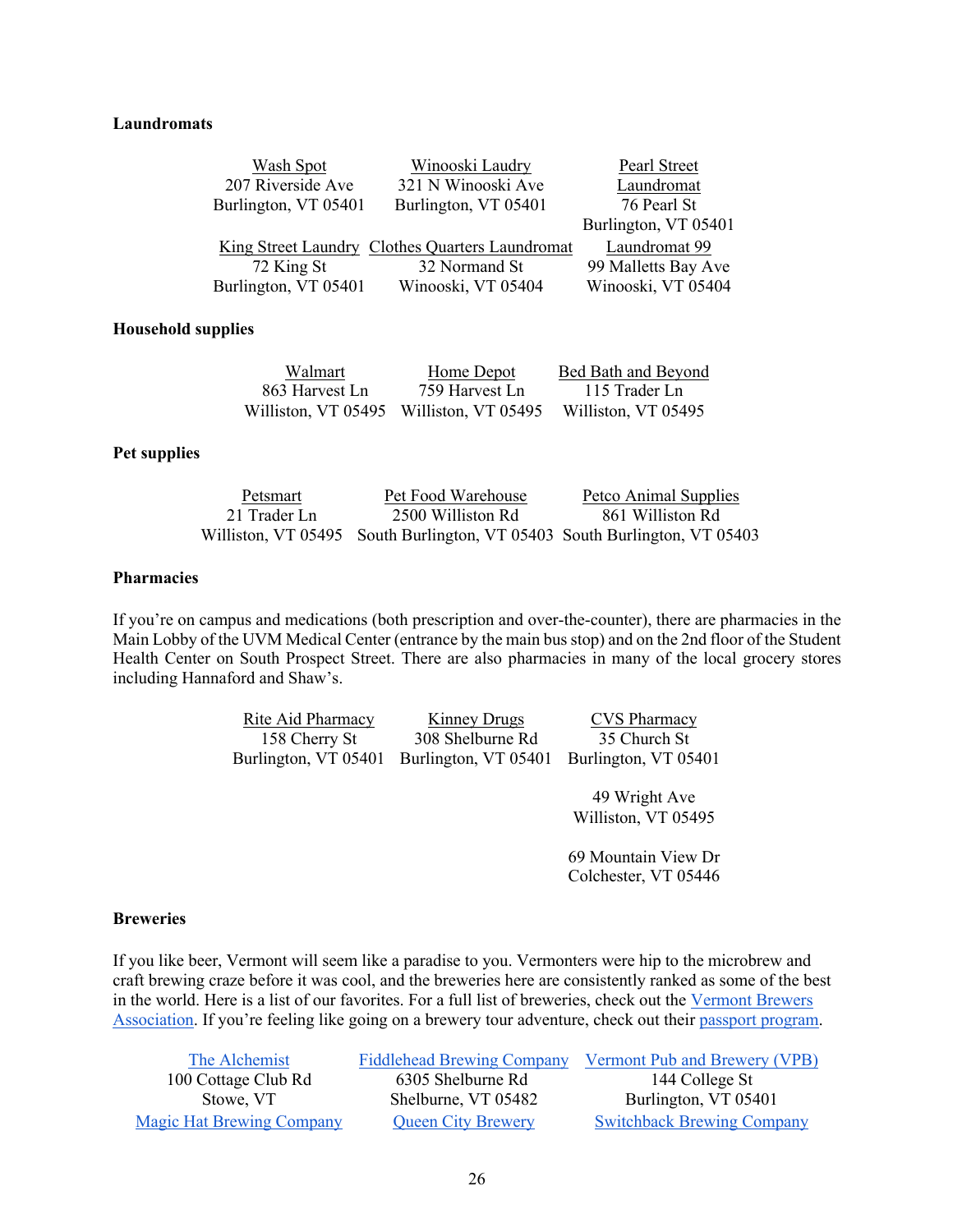5 Bartlett Bay Road South Burlington, VT Citizen Cider 316 Pine St #114 Burlington, VT 05401

703B Pine Street Burlington, VT 05404 **Zero Gravity** 

716 Pine St Burlington, VT 05401

Burlington Beer Company

25 Omega Dr #150 Williston, VT 05495

160 Flynn Avenue Burlington, VT 05401 Foam Brewers 112 Lake St

Burlington, VT 05401

#### **Bar/Restaurant Deals in Burlington:**

- McKee's Pub: \$5 happy hour appetizer specials every day except Saturday
- The Other Place: Daily drink specials and \$5 pitchers of PBR daily
- Three Needs: \$1 "Duff" beer starts at 4 pm and ends when the keg is kicked. \$1 plain slices and \$2 pepperoni slices of pizza after the keg kicks or starting at 5:30 pm.
- Ruben James: Weekday happy hour wing special. Daily drink and food specials.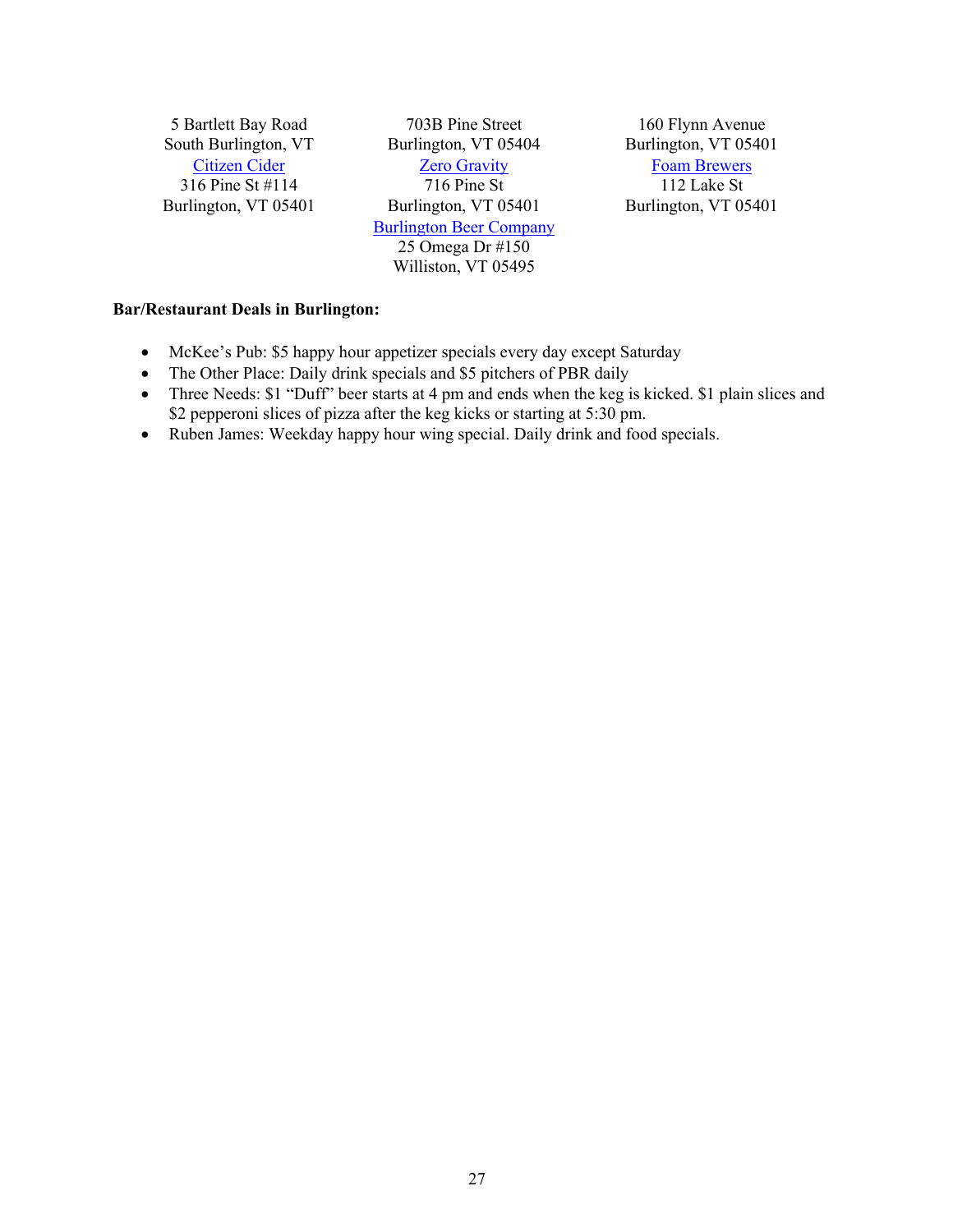# **Transportation and Parking Information and Resources**

#### **Cycling**

#### **Transportation**

o Cycling is an excellent means of transportation about the city of Burlington. Despite having difficult, hilly terrain, Burlington has miles of bike lanes, bike paths, and shared roads designated for bike travel. This makes it an excellent means of transport, being cheap, quick, and pollution-free. There is rarely a shortage of bike parking about campus. Not only can one avoid expensive parking fees, but avoiding distant parking lots can often make cycling a faster means of transport than driving. It is also an excellent way to promote an active lifestyle and help keep the environment clean.

#### **UVM Bike Co-op**

- o Students, staff, and faculty have access to the UVM Bike Education Co-op, which is located in the Hills Agricultural Building. Volunteers offer free advice and service for bikes in need of repair. It also has an extensive collection of tools that are free to use for the do-it-yourselfers! The Bike Co-op rents out bikes for students to use for a semester or academic year for \$25 per semester (2019-2020 price). It also sells new and used parts at wholesale prices. The Bike Co-op is here to promote a clean and healthy lifestyle and prove that there are better alternatives to driving a car.
- o https://www.uvm.edu/transportation/uvm-bike-education-co-op



#### **Old Spokes Home**

o Old Spokes Home is a local nonprofit bike shop committed to selling bikes, parts, and service at an affordable price. It is an excellent place to purchase a commuter bike and receive tips on commuting to school/work in any weather conditions. They are located in the Old North End of Burlington and can be found at the following website: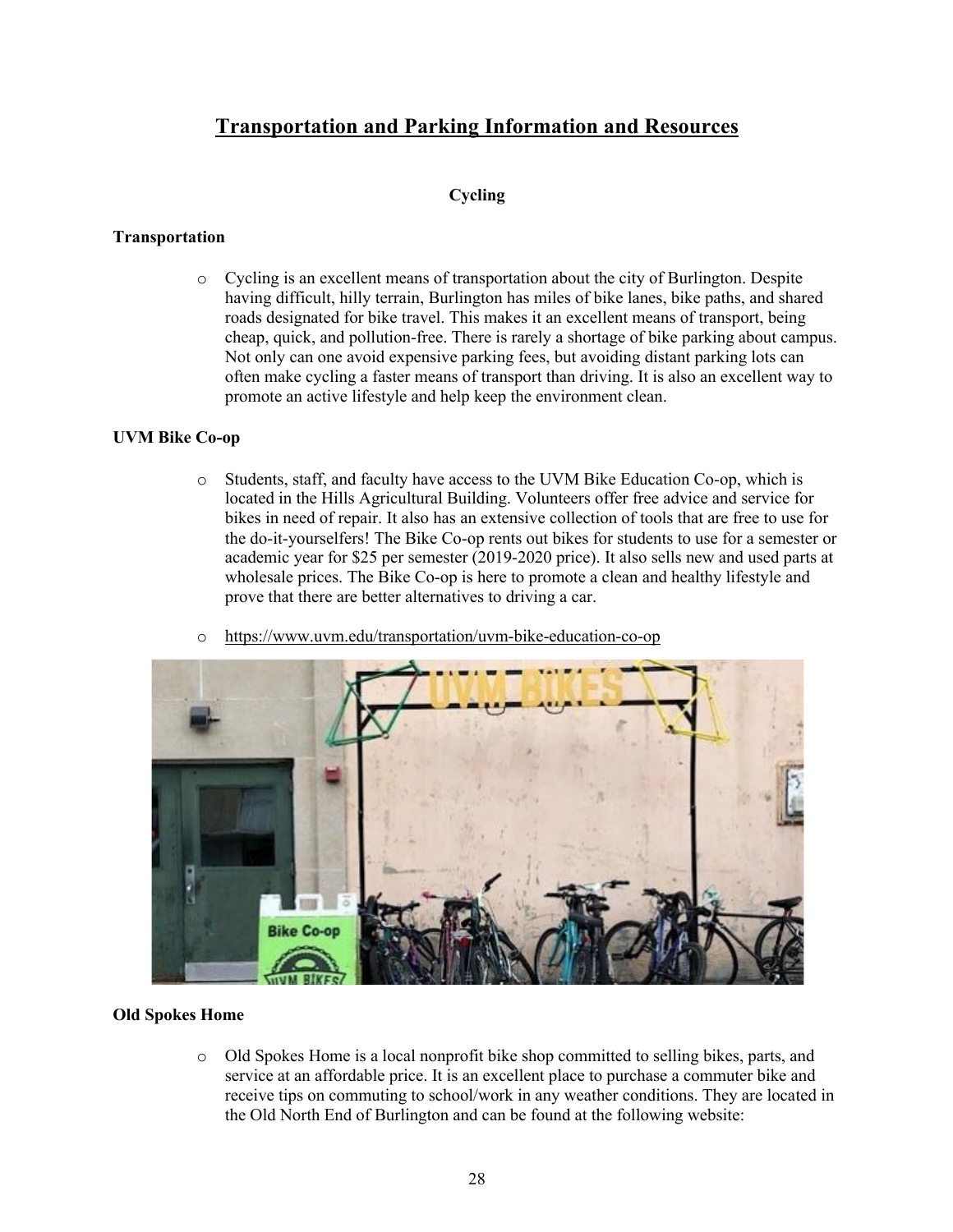o https://www.oldspokeshome.com/

### **UVM Transportation and Parking Services**

- o 38 Fletcher Place, Burlington, VT 05405
- o Phone: (802) 656-8686
- $\circ$  Fax: (802) 656-6550
- $\circ$  Email: parking@uvm.edu
- o Regular Office Hours
	- o Monday Thursday: 7:30am 4:00pm, Fridays: 7:30am 3:00pm
- o For information regarding parking permits please visit their website https://www.uvm.edu/transportation/student-parking

#### **Common Permits for Graduate Students**

- o Commuter Brown permit (includes daytime)
	- § Allows you to park in Gutterson Garage and lots in the following locations:
		- All valid, non-reserved, non-numbered parking spaces inside the garage and lots on the upper and middle levels, where signs at the entrances indicate "Gutterson" and "Commuter"
		- Near UVM Police Services, where the signs at the entrances indicate "Catamount West Lot"
		- Note: Parking is prohibited on the top deck of the Gutterson Garage from November 15 through April 1 between 11:00 pm and 7:00 am for snow removal. Check for posted "Lot Closing" signs indicating partial lot closure due to special events.
- o Commuter Gold permit (evening only)
	- Commuting students who live beyond the Commuter Evening Map (PDF) are eligible to purchase a Commuter Brown permit. Commuting students living within the Proximate Area are eligible to purchase a Commuter Evening (gold)
		- § Students are not eligible to use the numbered, hourly, parking spaces at Gutterson Garage, even if payment is made, during the enforced time of weekdays, 7:00 am - 3:30 pm

#### **Single-Use Parking Permit Program for Graduate Students**

- o How it works:
- o All graduate students, regardless of their address and proximity to campus, are eligible to purchase up to 10 single-use parking permits per semester (Fall/Spring)
- o Each single-use parking permit costs \$2/day.
- o All students within close proximity are also free to purchase single-use permits during the summer session
- o Graduate students can obtain their single-use permits at the Transportation and Parking Services Office (38 Fletcher Place)
- o Payments for permits can be made by cash, check, credit or debit card, or CAT\$cratch

**Where can you park after 3:30?**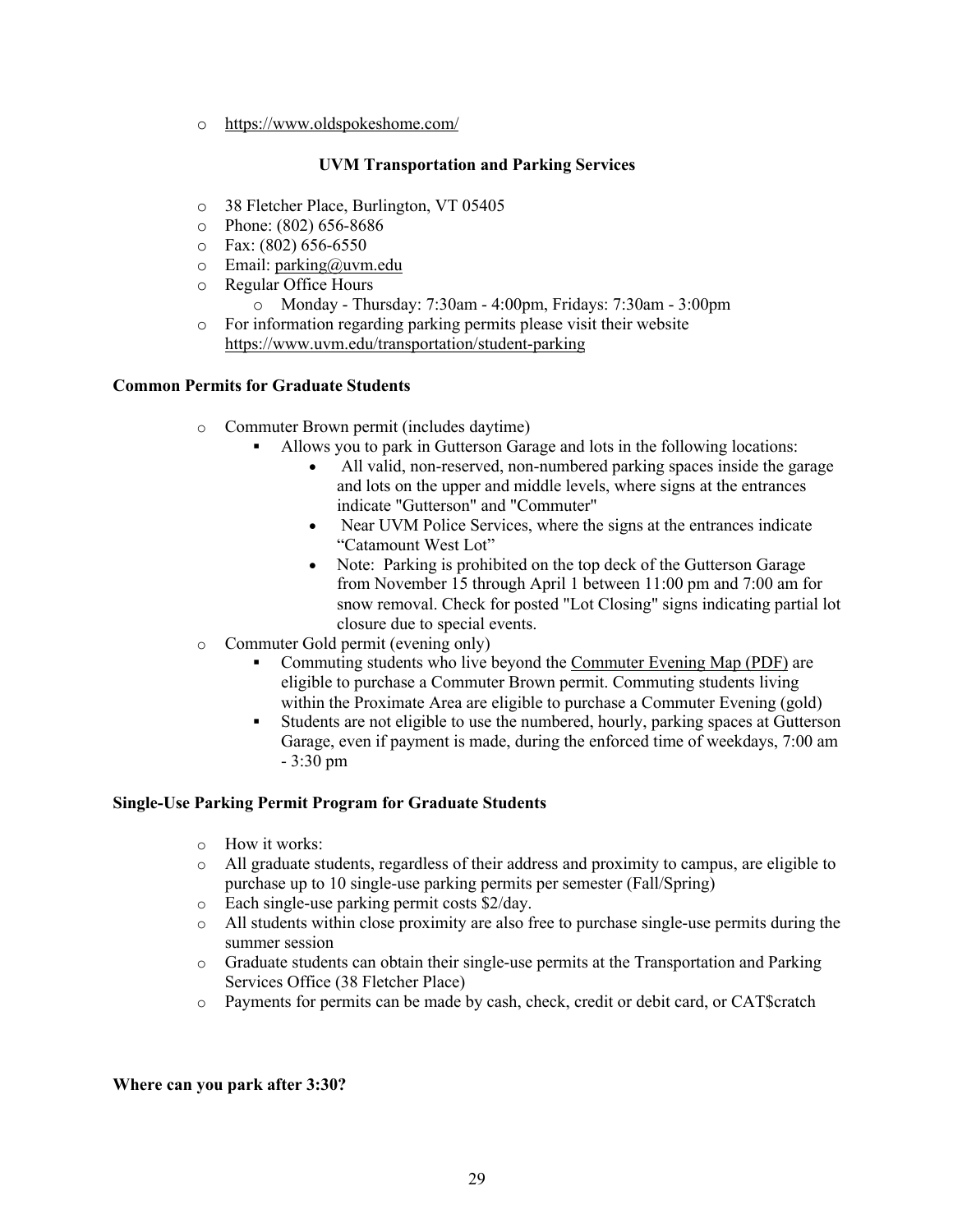- o Only with a commuter permit (brown and gold)
	- § Any faculty/staff parking spot
	- Gutterson Garage
- o Without a permit
	- Jeffords Lot

#### **Where can you never park without a special permit**

- o Residential parking spots (except during school breaks, parking allowed for commuter brown permit)
- o Handicap spots
- o Electric vehicle only spots
- o Reserved spots

#### **Burlington Street Parking near Central Campus**

- o University Pl.
	- There are very limited parking spots on University Pl.
	- Most of the spots are reserved for the food trucks, and they are noted so do not park in them or you will be towed and ticketed \$75 by the city!
	- § You may officially park in the reserved spots after 7 PM and on weekends
- o College St.
- o South Williams St.
- o Pearl St.
- o Always look for "Resident Parking Only" signs as you will get towed without a resident tag
- $\circ$  Not recommended as a long term parking strategy due to unpredictable parking availability

#### **Transportation**

#### **Buses**

- o Getting around Burlington and the surrounding areas is relatively easy because of the walkability of the city and its adjacent towns. However, sometimes it is easier and more expedient to take the bus than to walk! Below are a list of some of the major bus stops that are a short walk to many major attractions:
	- Burlington Downtown Transit Center
	- The University of Vermont Medical Center
	- § Winooski Falls/Champlain Mill
	- **•** Burlington Pine St.  $\omega$  Locust St.

#### **Green Mountain Transit**

- o Track your rides with "Transit" app
	- See exactly where your bus or train is on the map in real-time
	- Get push notifications if service disruptions will affect your commute
	- Launch GO for step-by-step navigation when you're on an unfamiliar route
	- Receive departure alarms and stop notifications as well as prompts to pick up the pace in GO